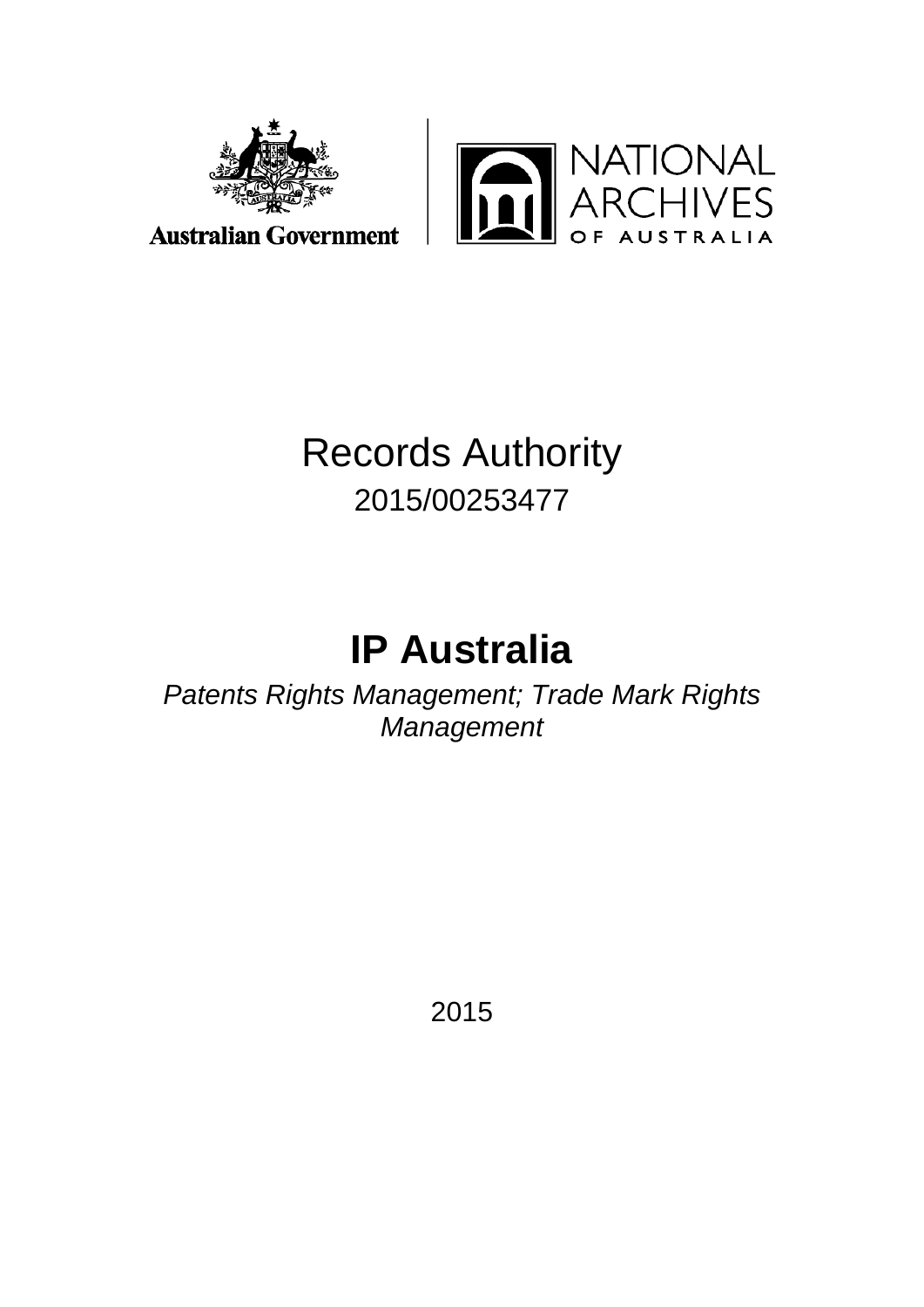#### **CONTENTS**

| 5  |
|----|
| -6 |
| 21 |

© Commonwealth of Australia 2015

This work is copyright. Apart from any use as permitted under the *Copyright Act 1968,* no part may be reproduced by any process without prior written permission from the National Archives of Australia. Requests and inquiries concerning reproduction and rights should be directed to the Publications Manager, National Archives of Australia, PO Box 7425, Canberra Business Centre ACT 2610, Australia.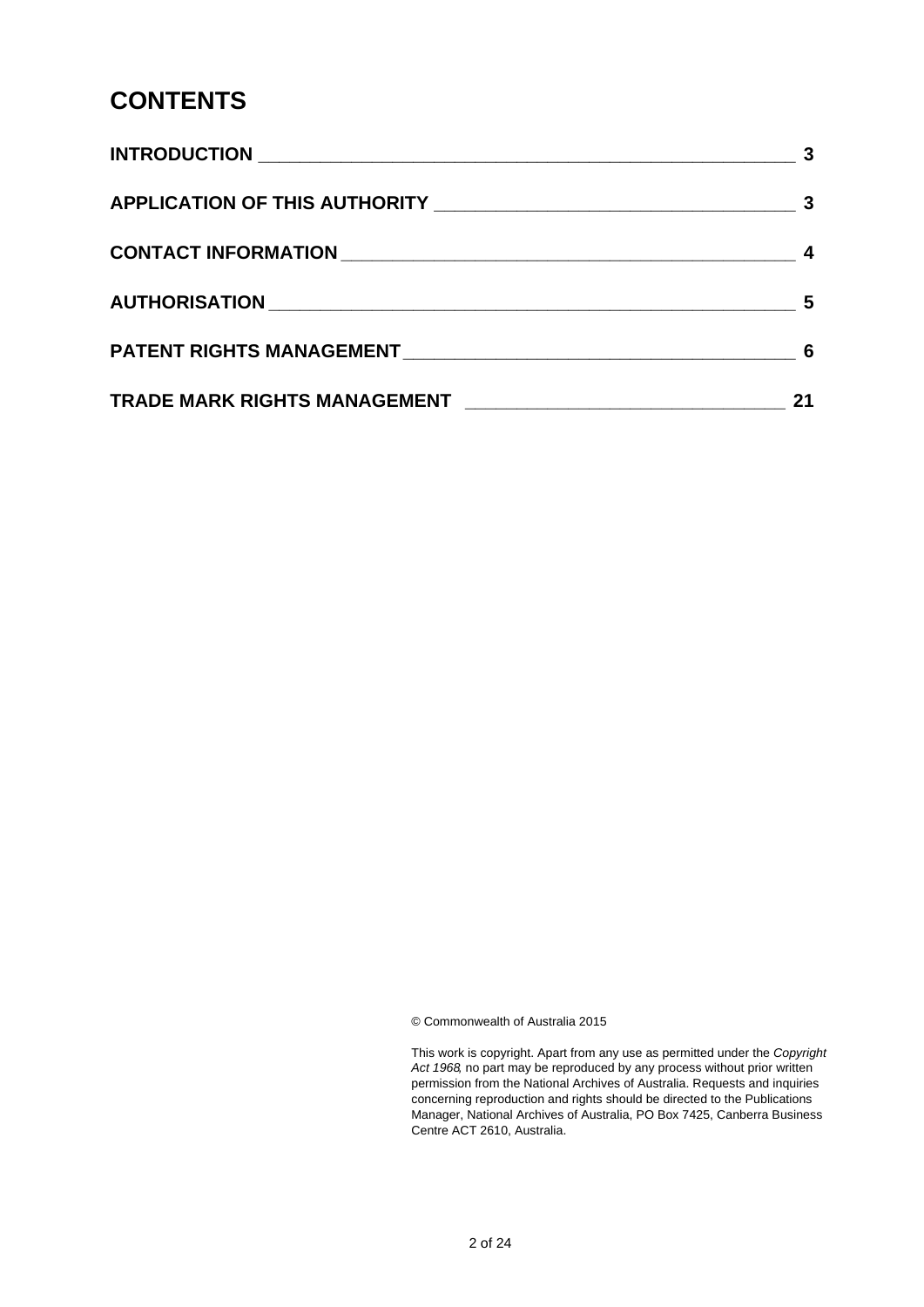#### **INTRODUCTION**

IP Australia and the National Archives of Australia have developed this Records Authority to set out the requirements for keeping or destroying records for the core business areas of Patent Rights Management and Trade Mark Rights Management. It represents a significant commitment on behalf of IP Australia to understand, create and manage the records of its activities.

This Authority is based on the identification and analysis of the business of IP Australia. It takes into account the agency's legal and organisational records management requirements, and the interests of stakeholders, the agency and the National Archives of Australia.

The Authority takes account of the *Intellectual Property Laws Amendment Act 2015* effective from 25 February 2015. This Act amended the *Patents Act 1990*, *Trade Marks Act 1995*, *Designs Act 2003*, and the *Plant Breeders Rights Act 1994* to repeal document retention provisions that were otherwise coverable by Archives permissions issued under the *Archives Act 1983*.

The Authority supersedes classes relating to Patents Rights Management and Trade Marks Rights Management in Records Authority 2004/00068493. 51 classes that were linked to previous Patents and Trade Marks legislative retention requirements of 25 years have been amended to reduce the minimum retention periods.

The Authority sets out those records that need to be retained as national archives and specifies the minimum length of time that temporary records need to be kept. This Authority gives IP Australia permission under the *Archives Act 1983*, for the destruction of the temporary records described after the minimum retention period has expired. Retention periods for these temporary records are based on: an assessment of business needs; broader organisational accountability requirements; and community expectations, and are approved by the National Archives of Australia on the basis of information provided by the agency.

As changes in circumstances may affect future records management requirements, the periodic review of this Authority is recommended. All amendments must be approved by the National Archives.

#### **APPLICATION OF THIS AUTHORITY**

- 1. This Authority supersedes classes 7935, 7936, 7937, 7938, 7944, 7945, 7946, 7947, 7953, 7954, 7955, 7958, 7959, 7962, 7963, 7964, 7965, 7966, 7967,7968, 7969, 7974, 7975, 7976, 7986, 7987, 7988, 7990, 7991, 7992, 7993, 7995, 7996, 7997, 7998, 8007, 8008, 8009 and 8010 relating to Patents Rights Management and classes 8018, 8019, 8020, 8027, 8035, 8036, 8037, 8044, 8055, 8058, 8059 and 8068 relating to Trade Marks Rights Management in Records Authority 2004/00068493. These superseded classes cannot be used after the date of issue of this Authority.
- 2. This Authority is to be used to determine how long records must be kept. Records are matched to the relevant core business and records class in the Authority.
	- Where the minimum retention period has expired and the records are not needed for agency business they should be destroyed as authorised in this Authority.
	- Records that have not reached the minimum retention period must be kept until they do.
	- Records that are identified as Retain as National Archives (RNA) are to be transferred to the National Archives of Australia for preservation.
- 3. This Authority should be used in conjunction with general records authorities such as:
	- AFDA Express which covers administrative business processes and records common to many Australian Government agencies;
	- General Records Authority 24 Records Relating to Data Matching Exercises; and
	- General Records Authority 31 for source (including original) records that have been copied, converted or migrated.
- 4. The Normal Administrative Practice (NAP) provision of the *Archives Act 1983* gives agencies permission to destroy certain records without formal authorisation. This usually occurs where records are duplicated, facilitative or for short-term use only. NAP does not replace arrangements agreed to in this Authority but can be used as a tool to assist in identifying records for destruction together with an agency's Records Authority or Authorities, and with AFDA and AFDA Express. The National Archives recommends that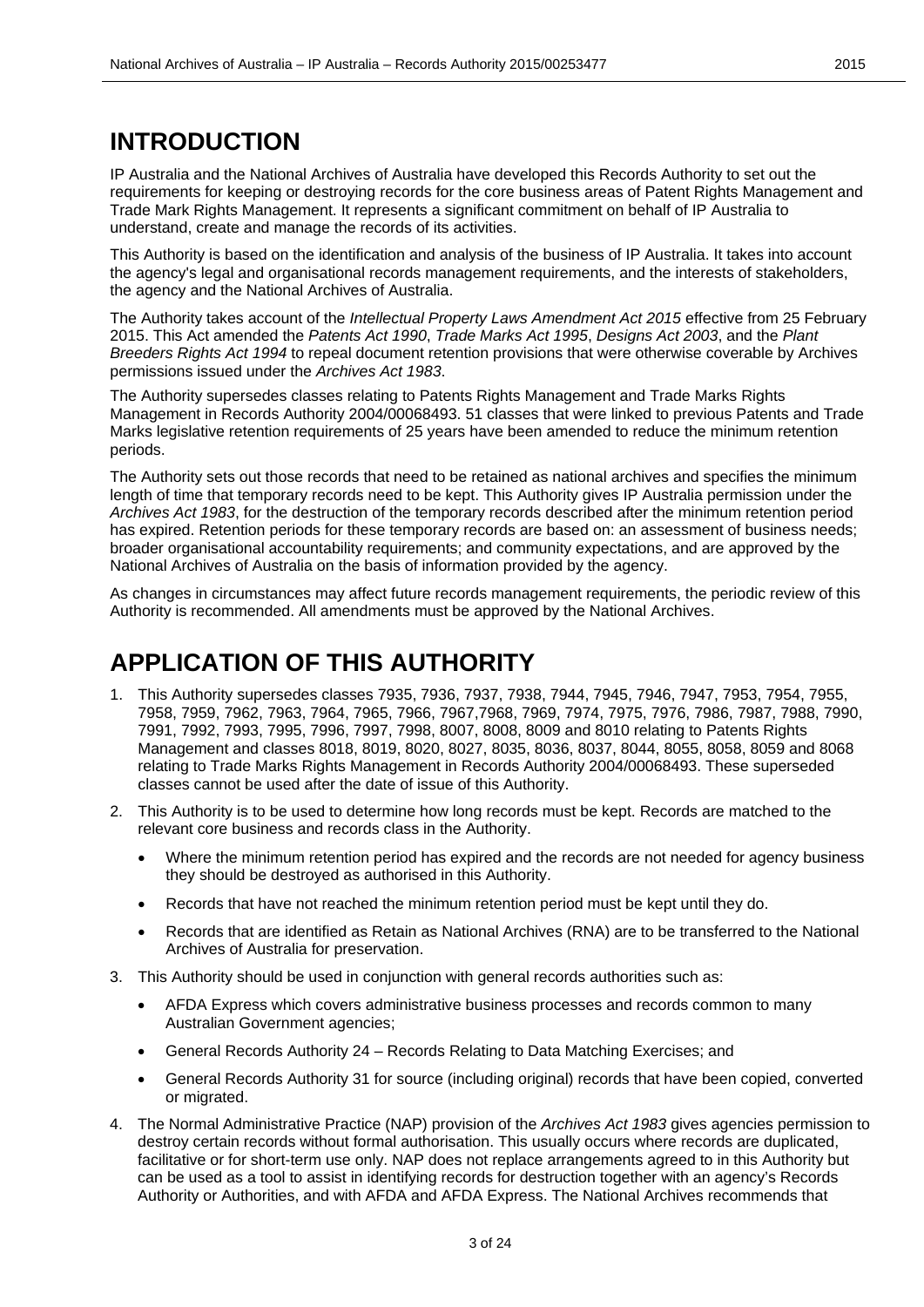agencies develop and implement a Normal Administrative Practice policy. Advice and guidance on destroying records as a normal administrative practice and on how to develop an agency NAP policy is available from the National Archives' website at **[www.naa.gov.au](http://www.naa.gov.au/)**.

- 5. Records that are reasonably likely to be needed as evidence in a current or future judicial proceeding or are subject to a request for access under the *Archives Act 1983,* the *Freedom of Information Act 1982* or any other relevant Act must not be destroyed until the action has been completed.
- 6. Records subject to a disposal freeze must not be destroyed until the freeze has been lifted. Further information about disposal freezes and whether they affect the application of this Authority is available from the National Archives website at **[www.naa.gov.au](http://www.naa.gov.au/)**.
- 7. Where the method of recording information changes (for example from a manual system to an electronic system, or when information is migrated from one system to a new system) this Authority can still be applied, providing the records document the same core business. The information must be accessible for the period of time prescribed in this Authority. The agency will need to maintain continuing access to the information, including digital information, for the periods prescribed in this records authority or until the information is transferred into the custody of the National Archives.
- 8. In general, retention requirements indicate a minimum period for retention. IP Australia may extend minimum retention periods if it considers that there is an administrative need to do so, without further reference to the National Archives. Where IP Australia believes that its accountability will be substantially compromised because a retention period or periods are not adequate, it should contact the National Archives for review of the retention period.
- 9. Records coming within 'Retain as national archives' classes in this Authority have been determined to be part of the archival resources of the Commonwealth under Section 3C of the *Archives Act 1983*. The determination of Commonwealth records as archival resources of the Commonwealth obliges agencies to transfer the records to the National Archives when they cease to be current and, in any event, within 15 years of the records coming into existence, under Section 27 of the *Archives Act 1983*.
- 10. Records in the care of agencies should be appropriately stored, managed and preserved. Agencies need to meet this obligation to ensure that the records remain authentic and accessible over time. Under Section 31 of the *Archives Act 1983*, access arrangements are required for records that become available for public access including those records that remain in agency custody.
- 11. Appropriate arrangements should be made with the National Archives when records are to be transferred into custody. The National Archives accepts for transfer only those records designated as national archives.
- 12. Advice on how to use this Authority is available from the agency's records manager. If there are problems with the application of the Authority that cannot be resolved, please contact the National Archives.

#### **CONTACT INFORMATION**

For assistance with this authority or for advice on other records management matters, please contact the National Archives' Agency Service Centre.

Queen Victoria Terrace Tel: (02) 6212 3610 Parkes ACT 2600 Fax: (02) 6212 3989 PO Box 7425 Email: **[recordkeeping@naa.gov.au](mailto:recordkeeping@naa.gov.au)** Canberra Business Centre ACT 2610 Website: **[www.naa.gov.au](http://www.naa.gov.au/)**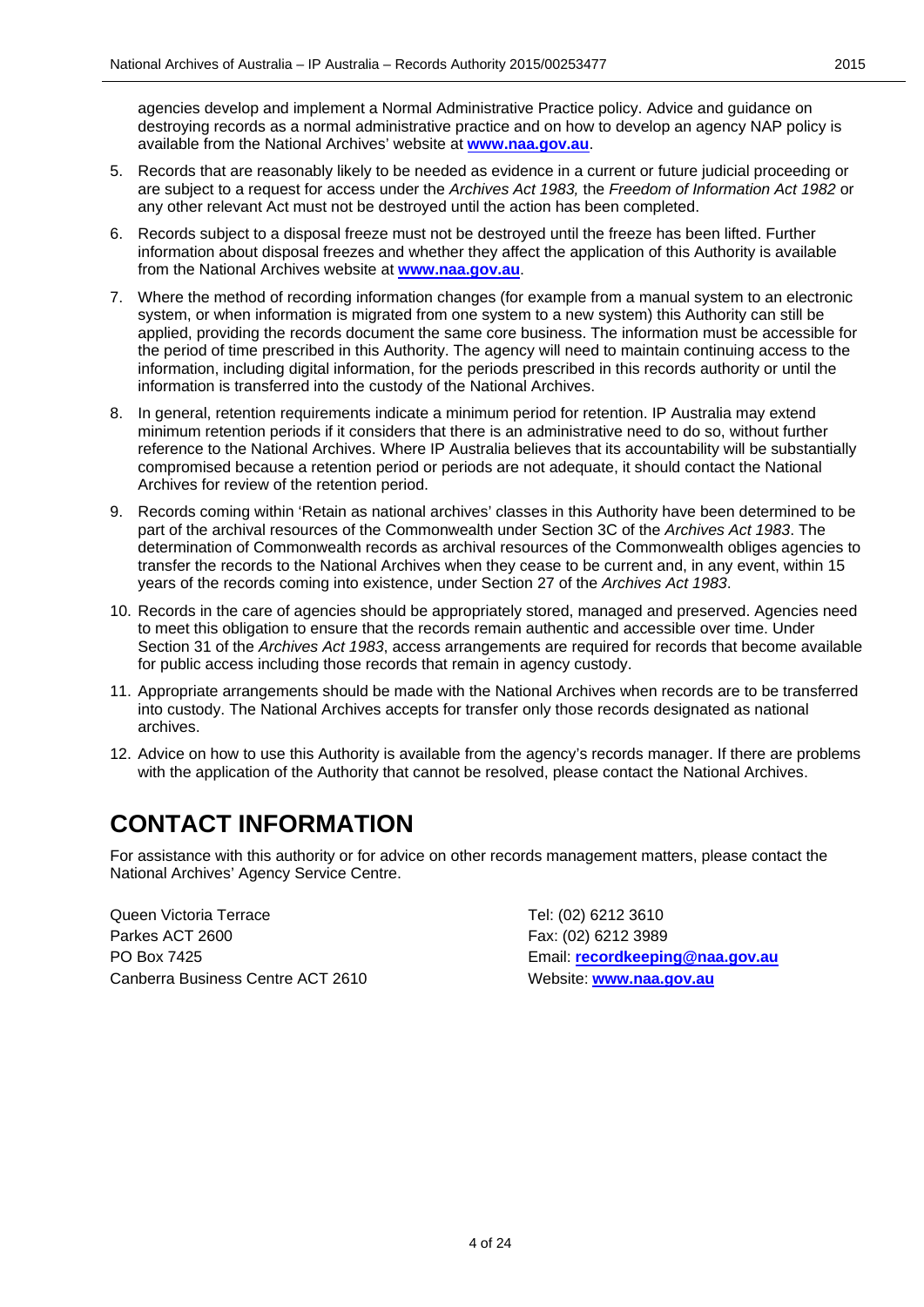#### **AUTHORISATION**

#### **RECORDS AUTHORITY 2015/00253477**

**Person to whom notice of authorisation is given:**

Patricia Kelly Director-General IP Australia Discovery House 47 Bowes Street Phillip ACT 2606

**Purpose:** Authorises arrangements for the disposal of records in accordance with Section 24(2)(b) of the *Archives Act 1983.*

> Determines records classed as 'Retain as national archives' in this Records Authority to be part of the archival resources of the Commonwealth under Section 3C of the *Archives Act 1983*.

Application: All core business records relating to Patents Rights Management; and Trade Mark Rights Management.

This authority gives permission for the destruction, retention or transfer to the National Archives of Australia of the records described. This authority will apply only with the consent of the agency currently responsible for the business documented in the records described.

Authorised by **Date of issue:** 

17 September 2015

David Fricker Director-General National Archives of Australia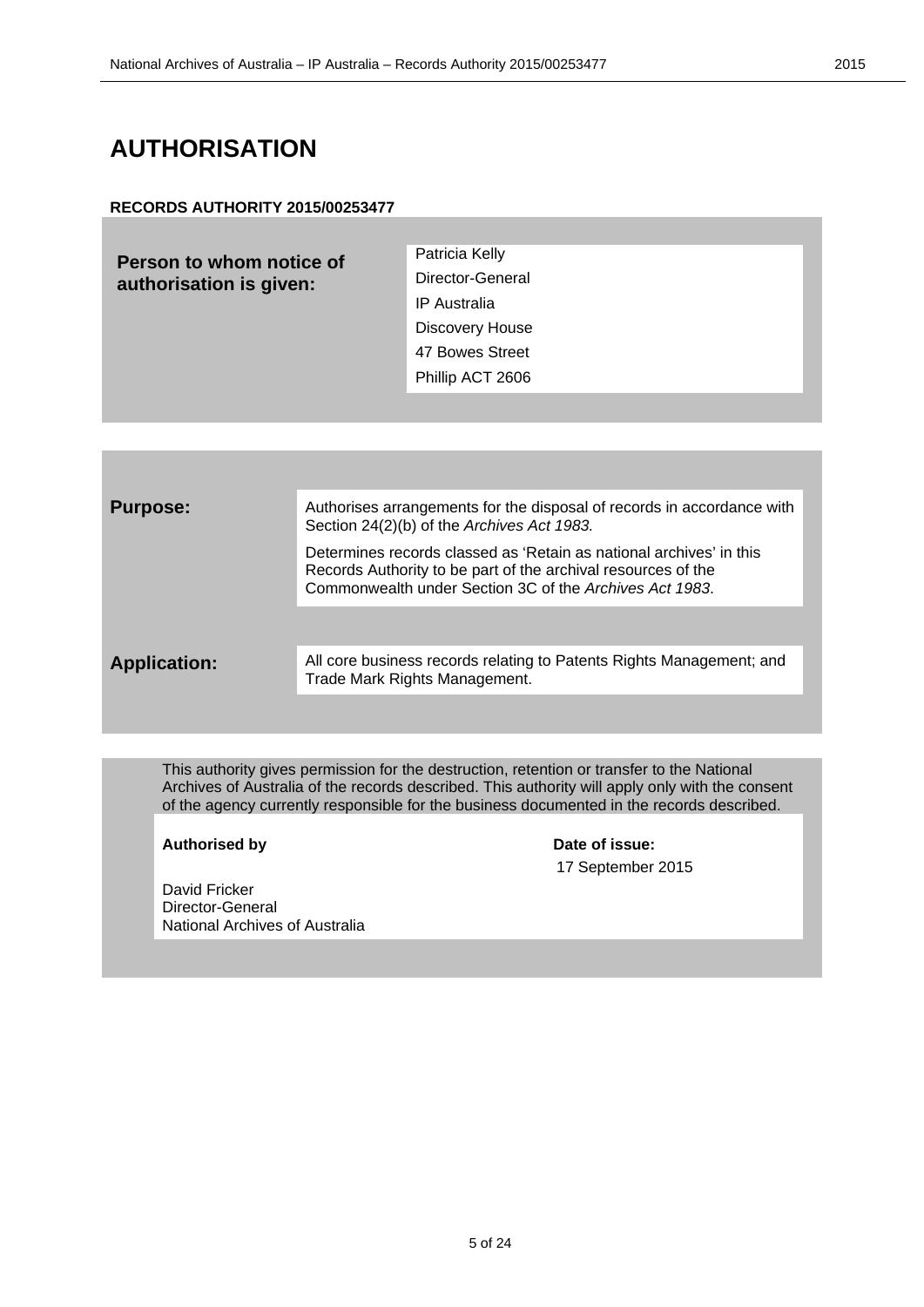The function of processing applications for the granting of patents. Includes reviewing and deciding disputed matters relating to the granting or refusal of patent rights; maintaining a register of patents; providing advice on the application of patents legislation, World Intellectual Property Organization matters pertaining to patents, and on other international and bilateral patent matters. Also includes activities of processing Patent Cooperation Treaty applications such as Receiving Office, International Searching Authority and International Preliminary Examination Authority activities; examining patent applications and undertaking international searches on behalf of other countries and undertaking commercial searches.

Records Authority 2004/00068493 includes classes associated with the following activities for PATENTS RIGHTS MANAGEMENT: Appeals (decisions); Authorisation; Awarding Costs; Compliance; Examination; Extension of Time; Hearings; Initial Processing; Process Suspension; Referring; Register Maintenance; Reporting; Rights Granting and Searching.

This Authority supersedes classes 7935, 7936, 7937, 7938, 7944, 7945, 7946, 7947, 7953, 7954, 7955, 7958, 7959, 7962, 7963, 7964, 7965, 7966, 7967, 7968, 7969, 7974, 7975, 7976, 7986, 7987, 7988, 7990, 7991, 7992, 7993, 7995, 7996, 7997, 7998, 8007, 8008, 8009 and 8010 relating to Patents Rights Management. These classes cannot be used after the date of issue of this Authority.

*Cross references to AFDA Express Records Authority*

*For responses to ministerial and responses to questions raised in Parliament about patent rights and patent issues, use GOVERNMENT RELATIONS*

*For processing fees, use FINANCIAL MANAGEMENT* 

*For publishing official journal notices, use PUBLICATION*

*For engagement of legal service providers, use LEGAL SERVICES*

*Cross references to other records authorities*

*For the implementation of marketing and education strategies and programs to raise the awareness about patents rights and patent issues, use INTELLECTUAL PROPERTY AWARENESS*

| <b>Class no</b> | <b>Description of records</b>                                                                                                                                                                                                                                                                                                                                                                                                                                                                                          | <b>Disposal action</b>                                                                                                                                                                                                                                                                             |
|-----------------|------------------------------------------------------------------------------------------------------------------------------------------------------------------------------------------------------------------------------------------------------------------------------------------------------------------------------------------------------------------------------------------------------------------------------------------------------------------------------------------------------------------------|----------------------------------------------------------------------------------------------------------------------------------------------------------------------------------------------------------------------------------------------------------------------------------------------------|
| 61754           | Records documenting agency involvement in proceedings concerning<br>standard/ petty patents before a court or tribunal where the proceedings<br>do not deal with questions relating to invalidation or revocation of part or<br>all of a patent or with appeals of the Commissioner's decision. Includes:<br>notices of appeal or applications to the court or tribunal;<br>correspondence with legal service providers;<br>correspondence with parties to the proceedings; and<br>court orders or tribunal decisions. | For granted<br>patents, destroy<br>10 years after<br>expiry, or action<br>completed,<br>whichever is<br>longer.<br>For patent<br>applications that<br>are not granted,<br>destroy 5 years<br>after application<br>ceases, expires or<br>lapses, or action<br>completed,<br>whichever is<br>longer. |
| 61755           | Records documenting agency involvement in proceedings concerning a<br>standard/ petty patent applications before a court or tribunal (including<br>appeals of decisions of agency employees) that are withdrawn before the<br>court issues an order or makes a judgement or the tribunal issues a                                                                                                                                                                                                                      | For granted<br>patents, destroy<br>10 years after<br>expiry, or action                                                                                                                                                                                                                             |
|                 | decision. Includes:                                                                                                                                                                                                                                                                                                                                                                                                                                                                                                    | completed,                                                                                                                                                                                                                                                                                         |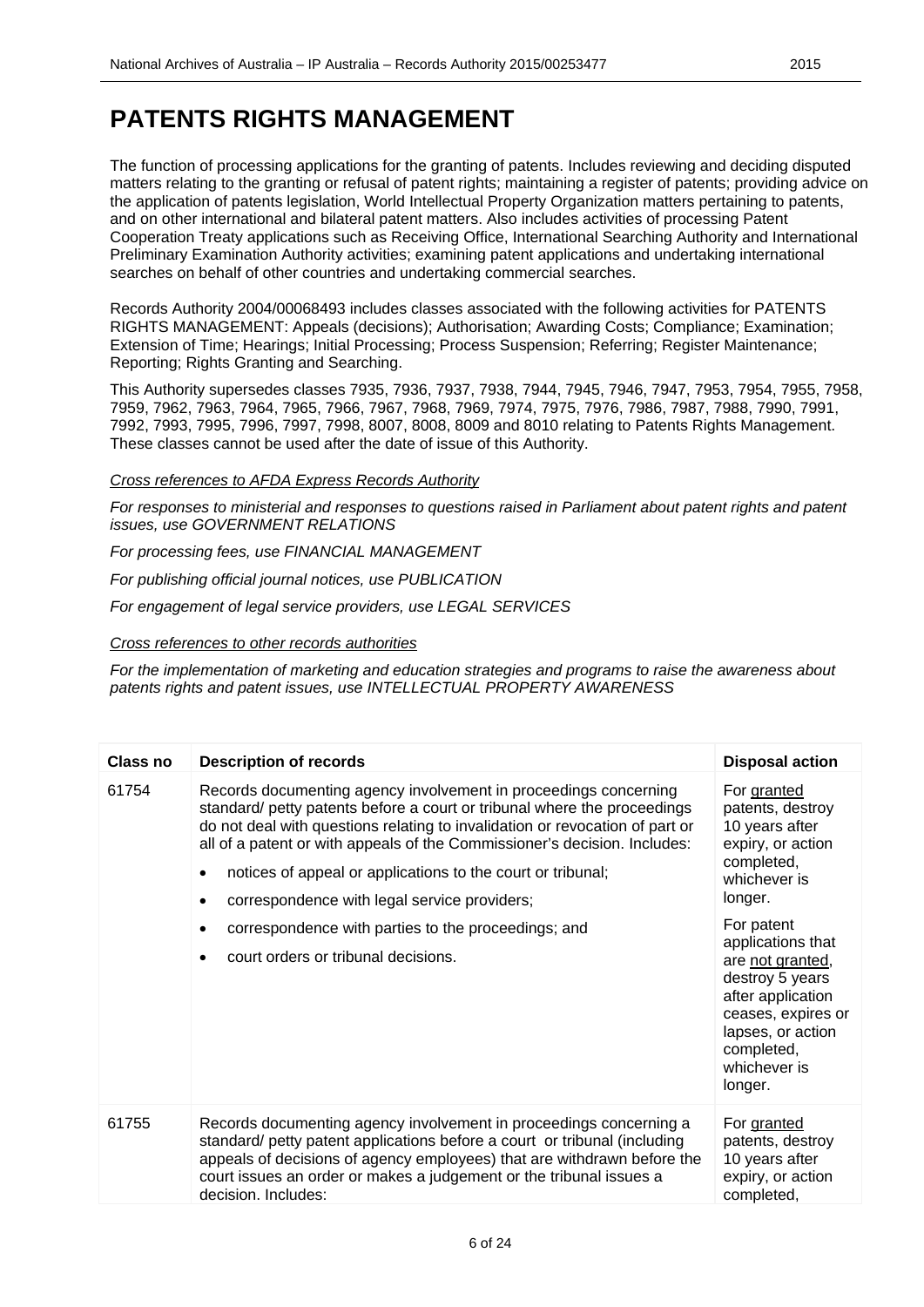| <b>Class no</b> | <b>Description of records</b>                                                                                                                                                                                                                                                                                                                                                                                                                                                                                     | <b>Disposal action</b>                                                                                                                                                                                                                                                                                |
|-----------------|-------------------------------------------------------------------------------------------------------------------------------------------------------------------------------------------------------------------------------------------------------------------------------------------------------------------------------------------------------------------------------------------------------------------------------------------------------------------------------------------------------------------|-------------------------------------------------------------------------------------------------------------------------------------------------------------------------------------------------------------------------------------------------------------------------------------------------------|
|                 | notices of appeal or applications to the court or tribunal;<br>$\bullet$<br>correspondence with legal service providers; and<br>$\bullet$<br>correspondence with parties to the proceedings.<br>$\bullet$                                                                                                                                                                                                                                                                                                         | whichever is<br>longer.<br>For patent<br>applications that<br>are not granted,<br>destroy 5 years<br>after application<br>ceases, expires or<br>lapses, or action<br>completed,<br>whichever is<br>longer                                                                                             |
| 61756           | Records documenting agency involvement in proceedings concerning<br>innovation patents before a court or tribunal (including appeals of<br>decisions of agency employees) that are withdrawn before the court<br>issues an order or makes a judgement or the tribunal issues a decision.<br>Includes:<br>notices of appeal or applications to the court or tribunal;<br>٠<br>correspondence with legal service providers; and<br>٠<br>correspondence with parties to the proceedings.<br>٠                        | For certified<br>patents, destroy<br>10 years after<br>expiry, or action<br>completed,<br>whichever is<br>longer.<br>For patent<br>applications that<br>are not certified,<br>destroy 5 years<br>after application<br>ceases, expires or<br>lapses, or action<br>completed,<br>whichever is<br>longer |
| 61757           | Records documenting agency involvement in proceedings concerning<br>innovation patents before a court or tribunal where the proceedings do<br>not deal with questions relating to invalidation or revocation of part or all<br>of a patent or with appeals of the Commissioner's decision. Includes:<br>notices of appeal or applications to the court or tribunal;<br>correspondence with legal service providers;<br>correspondence with parties to the proceedings; and<br>court orders or tribunal decisions. | For certified<br>patents, destroy<br>10 years after<br>expiry, or action<br>completed,<br>whichever is<br>longer.<br>For patent<br>applications that<br>are not certified,<br>destroy 5 years<br>after application<br>ceases, expires or<br>lapses, or action<br>completed,<br>whichever is<br>longer |
|                 |                                                                                                                                                                                                                                                                                                                                                                                                                                                                                                                   |                                                                                                                                                                                                                                                                                                       |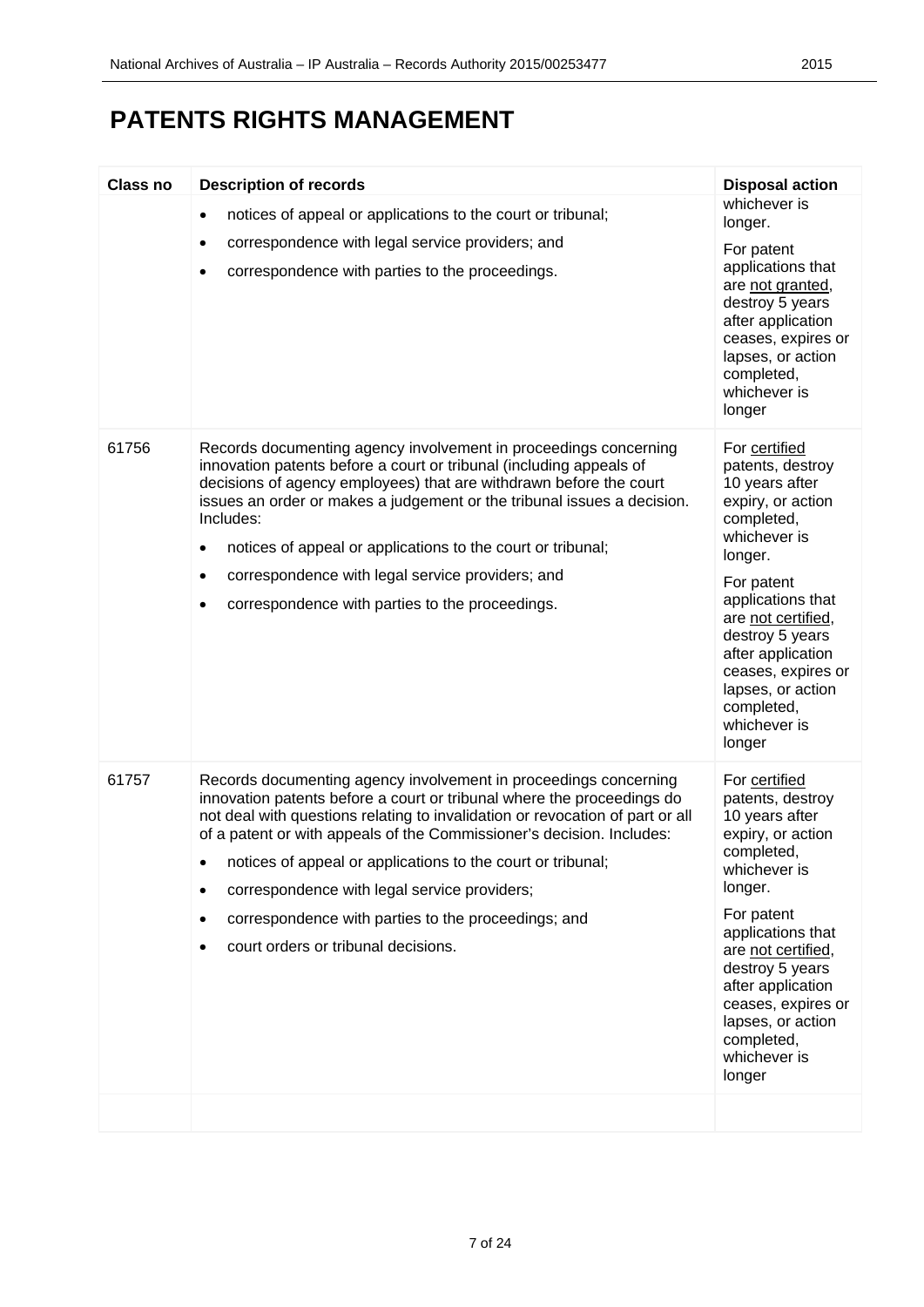| <b>Class no</b> | <b>Description of records</b>                                                                                                                                                                                                                                                                                                                                                                                                                  | <b>Disposal action</b>                                                                                                                                                                                                                                                                                |
|-----------------|------------------------------------------------------------------------------------------------------------------------------------------------------------------------------------------------------------------------------------------------------------------------------------------------------------------------------------------------------------------------------------------------------------------------------------------------|-------------------------------------------------------------------------------------------------------------------------------------------------------------------------------------------------------------------------------------------------------------------------------------------------------|
| 61759           | Records documenting the handling of requests for claims for costs of<br>proceedings before an agency employee relating to standard/ petty<br>patents, or standard/petty applications. Includes<br>requests for claim for costs;<br>$\bullet$<br>correspondence with parties;<br>$\bullet$<br>review costs decisions;<br>$\bullet$<br>submissions concerning proposed claims for costs; and<br>٠<br>claim for costs certificates.               | For granted<br>patents, destroy<br>10 years after<br>expiry, or action<br>completed,<br>whichever is<br>longer.<br>For patent<br>applications that<br>are not granted,<br>destroy 5 years<br>after application<br>ceases, expires or<br>lapses, or action<br>completed,<br>whichever is<br>longer     |
|                 |                                                                                                                                                                                                                                                                                                                                                                                                                                                |                                                                                                                                                                                                                                                                                                       |
| 61760           | Records documenting the handling of requests for claims for costs of<br>proceedings before an agency employee relating to standard/ petty<br>patents, or standard/petty applications. Includes:<br>requests for claim for costs;<br>$\bullet$<br>correspondence with parties;<br>$\bullet$<br>review costs decisions;<br>$\bullet$<br>submissions concerning proposed claims for costs; and<br>٠<br>claim for costs certificates.<br>$\bullet$ | For certified<br>patents, destroy<br>10 years after<br>expiry, or action<br>completed,<br>whichever is<br>longer.<br>For patent<br>applications that<br>are not certified,<br>destroy 5 years<br>after application<br>ceases, expires or<br>lapses, or action<br>completed,<br>whichever is<br>longer |
| 61761           | Records documenting agency compliance with agreed standards relating<br>to the patent rights management function. Includes employees'<br>standard/petty patent check sheets.                                                                                                                                                                                                                                                                   | For granted<br>patents, destroy<br>10 years after<br>expiry, or action<br>completed,<br>whichever is<br>longer.<br>For patent<br>applications that<br>are not granted,<br>destroy 5 years<br>after application<br>ceases, expires or<br>lapses, or action<br>completed,<br>whichever is<br>longer     |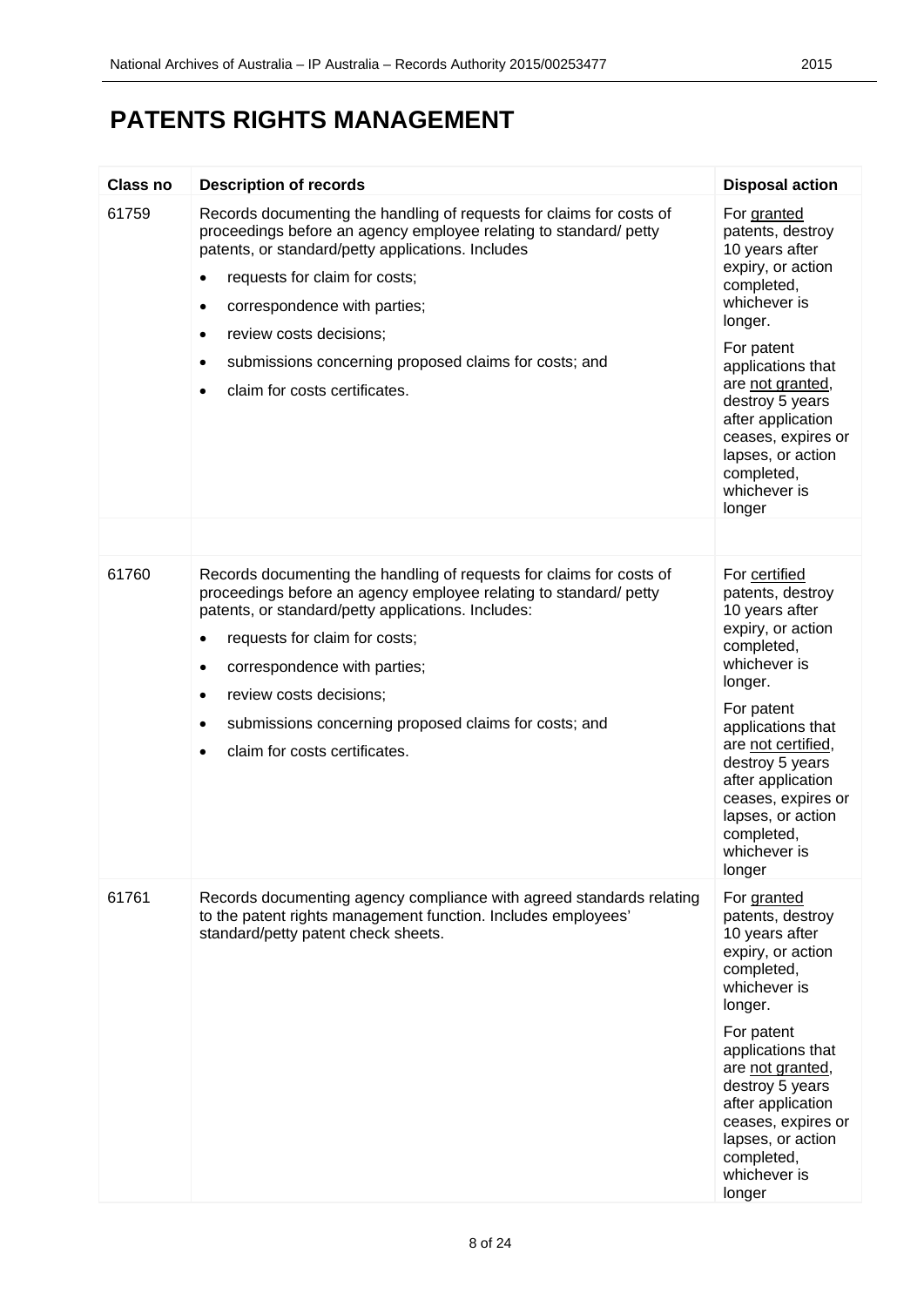| <b>Class no</b> | <b>Description of records</b>                                                                                                                                                                                                                                                                                                                                                                                                                                                                                                                                                                                                                                                                                         | <b>Disposal action</b>                                                                                                                                                                                                                                                                                |
|-----------------|-----------------------------------------------------------------------------------------------------------------------------------------------------------------------------------------------------------------------------------------------------------------------------------------------------------------------------------------------------------------------------------------------------------------------------------------------------------------------------------------------------------------------------------------------------------------------------------------------------------------------------------------------------------------------------------------------------------------------|-------------------------------------------------------------------------------------------------------------------------------------------------------------------------------------------------------------------------------------------------------------------------------------------------------|
| 61762           | Records documenting agency compliance with agreed standards relating<br>to the patent rights management function. Includes employees' innovation<br>patent check sheets.                                                                                                                                                                                                                                                                                                                                                                                                                                                                                                                                              | For certified<br>patents, destroy<br>10 years after<br>expiry, or action<br>completed,<br>whichever is<br>longer.<br>For patent<br>applications that<br>are not certified,<br>destroy 5 years<br>after application<br>ceases, expires or<br>lapses, or action<br>completed,<br>whichever is<br>longer |
| 61763           | Records documenting the handling of examination processes for<br>standard/petty patents that have not resulted in far-reaching social<br>change or technological breakthrough, and are not of significant historical<br>interest. Includes:<br>requests for examination;<br>$\bullet$<br>directions to request examination;<br>$\bullet$<br>requests to defer examination;<br>٠<br>examination reports;<br>٠<br>responses to examination reports;<br>٠<br>requests to amend completed specifications;<br>٠<br>clear reports;<br>٠<br>patent abstract work sheets;<br>$\bullet$<br>notices detailing reasons for refusal; and<br>$\bullet$<br>requests to postpone acceptance.<br>(Date range: 1936 -<br>$\rightarrow$ | For granted<br>patents, destroy<br>10 years after<br>expiry, or action<br>completed,<br>whichever is<br>longer.<br>For patent<br>applications that<br>are not granted,<br>destroy 5 years<br>after application<br>ceases, expires or<br>lapses, or action<br>completed,<br>whichever is<br>longer     |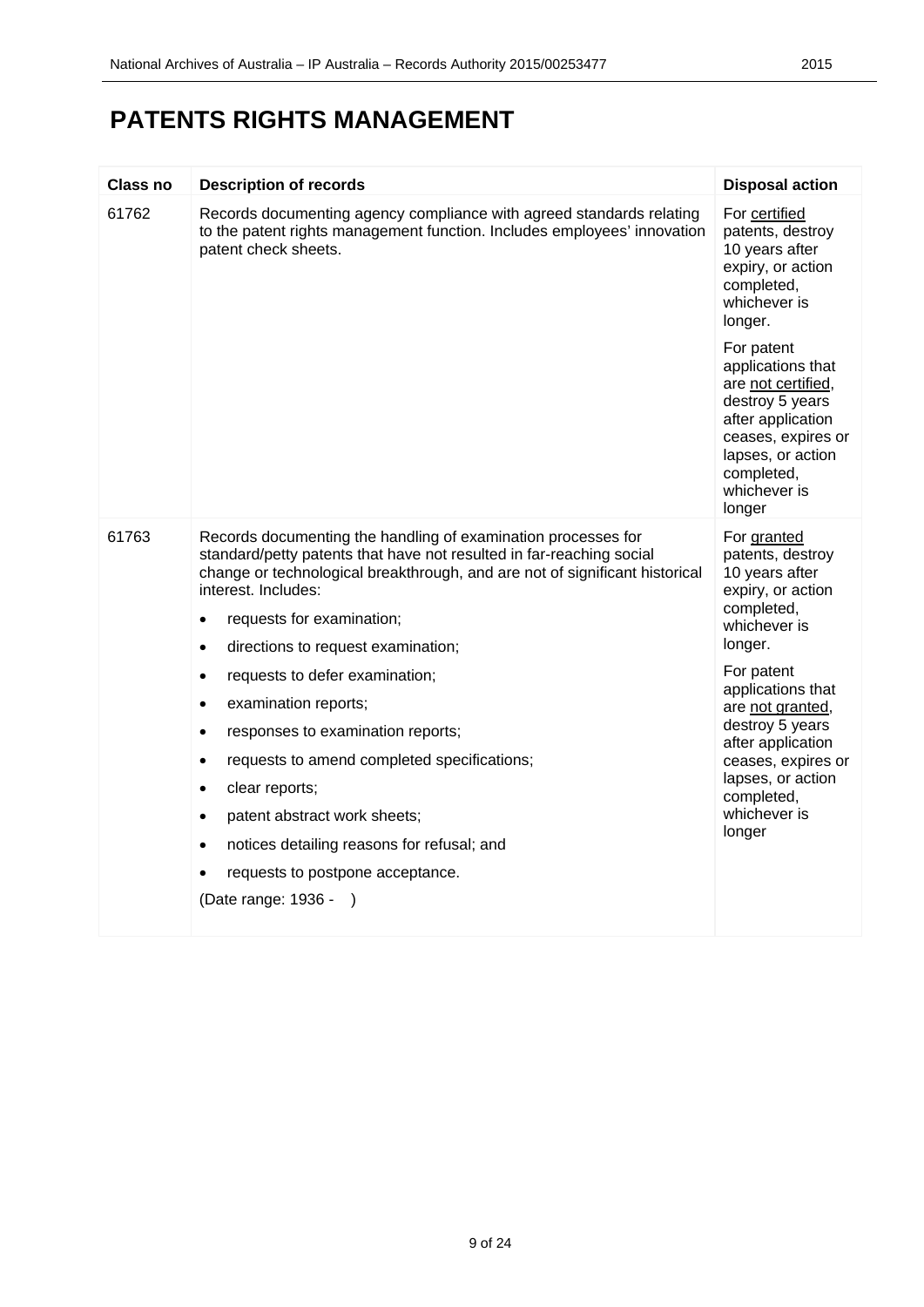| <b>Class no</b> | <b>Description of records</b>                                                                                                                                                                                                                                                                                                                                                                                                                                                                                                                                                                                                                                                                                                                                    | <b>Disposal action</b>                                                                                                                                                                                                                                                                                |
|-----------------|------------------------------------------------------------------------------------------------------------------------------------------------------------------------------------------------------------------------------------------------------------------------------------------------------------------------------------------------------------------------------------------------------------------------------------------------------------------------------------------------------------------------------------------------------------------------------------------------------------------------------------------------------------------------------------------------------------------------------------------------------------------|-------------------------------------------------------------------------------------------------------------------------------------------------------------------------------------------------------------------------------------------------------------------------------------------------------|
| 61764           | Records documenting the handling of examination processes for<br>extension of term for pharmaceutical patents. Includes:<br>requests for extension of term;<br>$\bullet$<br>requests to withdraw applications;<br>$\bullet$<br>notices requesting further information;<br>٠<br>further information supplied; and<br>$\bullet$<br>notices accepting or refusing applications for the extension of term.<br>٠                                                                                                                                                                                                                                                                                                                                                      | For granted<br>patents, destroy<br>10 years after<br>expiry, or action<br>completed,<br>whichever is<br>longer.<br>For patent<br>applications that<br>are not granted,<br>destroy 5 years<br>after application<br>ceases, expires or<br>lapses, or action<br>completed,<br>whichever is<br>longer     |
| 61765           | Records documenting the handling of examination processes for<br>innovation patents that have not resulted in far-reaching social change or<br>technological breakthrough, and are not of significant historical interest.<br>Includes:<br>requests for examination;<br>٠<br>examination reports;<br>٠<br>responses to examination reports;<br>٠<br>requests to amend completed specifications;<br>$\bullet$<br>clear reports;<br>٠<br>patent abstract work sheets;<br>$\bullet$<br>notices detailing reasons for revoking innovation patents;<br>$\bullet$<br>notices advising that the invention is patentable and that a certificate<br>$\bullet$<br>of examination is to be issued; and<br>examination certificates.<br>(Date range: 2001 -<br>$\rightarrow$ | For certified<br>patents, destroy<br>10 years after<br>expiry, or action<br>completed,<br>whichever is<br>longer.<br>For patent<br>applications that<br>are not certified,<br>destroy 5 years<br>after application<br>ceases, expires or<br>lapses, or action<br>completed,<br>whichever is<br>longer |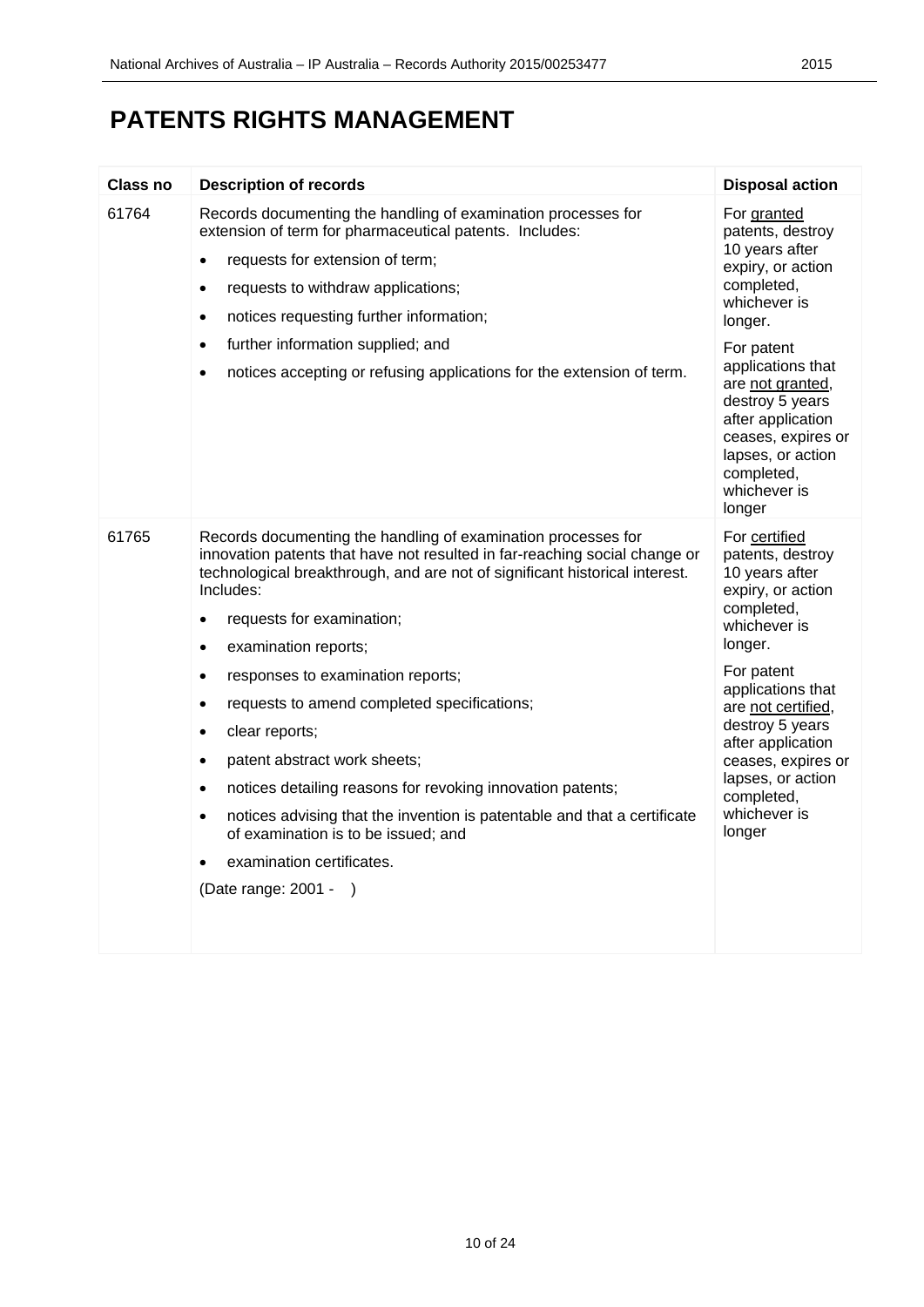| <b>Class no</b> | <b>Description of records</b>                                                                                                                                                                                                                                                                                                                                                                                                                                                                                                                                                                      | <b>Disposal action</b>                                                                                                                                                                                                                                                                                |
|-----------------|----------------------------------------------------------------------------------------------------------------------------------------------------------------------------------------------------------------------------------------------------------------------------------------------------------------------------------------------------------------------------------------------------------------------------------------------------------------------------------------------------------------------------------------------------------------------------------------------------|-------------------------------------------------------------------------------------------------------------------------------------------------------------------------------------------------------------------------------------------------------------------------------------------------------|
| 61766           | Records documenting the handling of applications for extension of time<br>relating to standard/petty patents or filing of the standard/ petty patent<br>applications. Includes:<br>applications for extension of time application;<br>$\bullet$<br>invitations to pay;<br>$\bullet$<br>requests for further information;<br>٠                                                                                                                                                                                                                                                                      | For granted<br>patents, destroy<br>10 years after<br>expiry, or action<br>completed,<br>whichever is<br>longer.                                                                                                                                                                                       |
|                 | notices of applications;<br>٠<br>pro-forma to allow or advertise extension of time<br>٠<br>objections to granting the extension of time;<br>٠<br>decisions to grant or refuse the extension of time; and<br>٠<br>notices advising of decisions to grant or refuse the extension of time.<br>٠                                                                                                                                                                                                                                                                                                      | For patent<br>applications that<br>are not granted,<br>destroy 5 years<br>after application<br>ceases, expires or<br>lapses, or action<br>completed,<br>whichever is<br>longer                                                                                                                        |
| 61767           | Records documenting the handling of applications for extension of time<br>relating to innovation patents. Includes:<br>applications for extension of time patent application;<br>$\bullet$<br>invitations to pay;<br>٠<br>requests for further information;<br>٠<br>notices of applications;<br>$\bullet$<br>pro-forma to allow or advertise extension of time;<br>$\bullet$<br>objections to granting the extension of time;<br>$\bullet$<br>decisions to grant or refuse the extension of time; and<br>$\bullet$<br>notices advising of decisions to grant or refuse the extension of time.<br>٠ | For certified<br>patents, destroy<br>10 years after<br>expiry, or action<br>completed,<br>whichever is<br>longer.<br>For patent<br>applications that<br>are not certified,<br>destroy 5 years<br>after application<br>ceases, expires or<br>lapses, or action<br>completed,<br>whichever is<br>longer |
| 61768           | Records documenting requests to issue notices to supply documents or<br>issue summonses concerning proceedings relating to standard/ petty<br>patents or standard/ petty applications. Includes:<br>requests for notices to produce documents or issue summonses;<br>correspondence;<br>٠<br>signed and sealed notices;<br>٠<br>requests to extend the time to comply with the notice; and<br>٠<br>notices contesting the notice to supply documents.                                                                                                                                              | For granted<br>patents, destroy<br>10 years after<br>expiry, or action<br>completed,<br>whichever is<br>longer.<br>For patent<br>applications that<br>are not granted,<br>destroy 5 years<br>after application<br>ceases, expires or<br>lapses, or action<br>completed,<br>whichever is<br>longer     |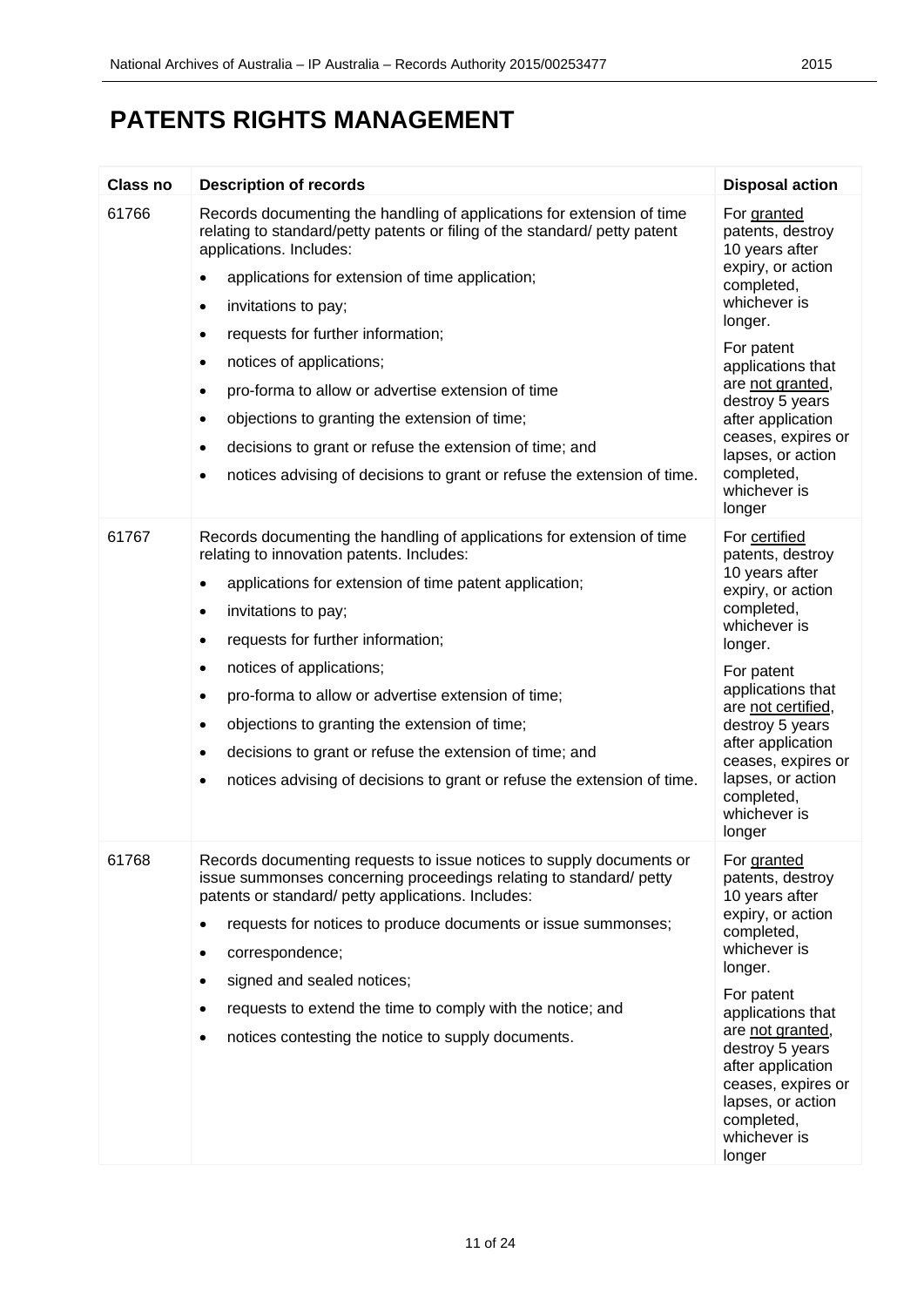| Class no | <b>Description of records</b>                                                                                                                                                                                                                                                                                                                                                                                      | <b>Disposal action</b>                                                                                                                                                                                                                                                                                |
|----------|--------------------------------------------------------------------------------------------------------------------------------------------------------------------------------------------------------------------------------------------------------------------------------------------------------------------------------------------------------------------------------------------------------------------|-------------------------------------------------------------------------------------------------------------------------------------------------------------------------------------------------------------------------------------------------------------------------------------------------------|
| 61769    | Records documenting the handling of ex-parte proceedings before an<br>agency employee relating to standard/ petty patents or standard/ petty<br>patent applications where the decision is not reported in the official<br>journal. Includes:<br>correspondence with parties;<br>٠<br>evidence; and<br>٠<br>submissions in lieu of appearing in person.                                                             | For granted<br>patents, destroy<br>10 years after<br>expiry, or action<br>completed,<br>whichever is<br>longer.<br>For patent<br>applications that                                                                                                                                                    |
|          |                                                                                                                                                                                                                                                                                                                                                                                                                    | are not granted,<br>destroy 5 years<br>after application<br>ceases, expires or<br>lapses, or action<br>completed,<br>whichever is<br>longer                                                                                                                                                           |
| 61770    | Records documenting the handling of opposition and hearing<br>proceedings before an agency employee relating to standard/ petty<br>patent applications where the decision is not reported in the official<br>journal. Includes:<br>correspondence with parties;<br>٠<br>statements of grounds and particulars;<br>٠<br>evidence; and<br>$\bullet$<br>submissions from parties in lieu of appearing in person.<br>٠ | For granted<br>patents, destroy<br>10 years after<br>expiry, or action<br>completed,<br>whichever is<br>longer.<br>For patent<br>applications that<br>are not granted,<br>destroy 5 years<br>after application<br>ceases, expires or<br>lapses, or action<br>completed,<br>whichever is<br>longer     |
| 61771    | Records documenting the handling of opposition and hearing<br>proceedings before an agency employee relating to innovation patents<br>where the decision is not reported in the official journal. Includes:<br>correspondence with parties;<br>$\bullet$<br>statements of grounds and particulars;<br>٠<br>evidence; and<br>٠<br>submissions from parties in lieu of appearing in person.                          | For certified<br>patents, destroy<br>10 years after<br>expiry, or action<br>completed,<br>whichever is<br>longer.<br>For patent<br>applications that<br>are not certified,<br>destroy 5 years<br>after application<br>ceases, expires or<br>lapses, or action<br>completed,<br>whichever is<br>longer |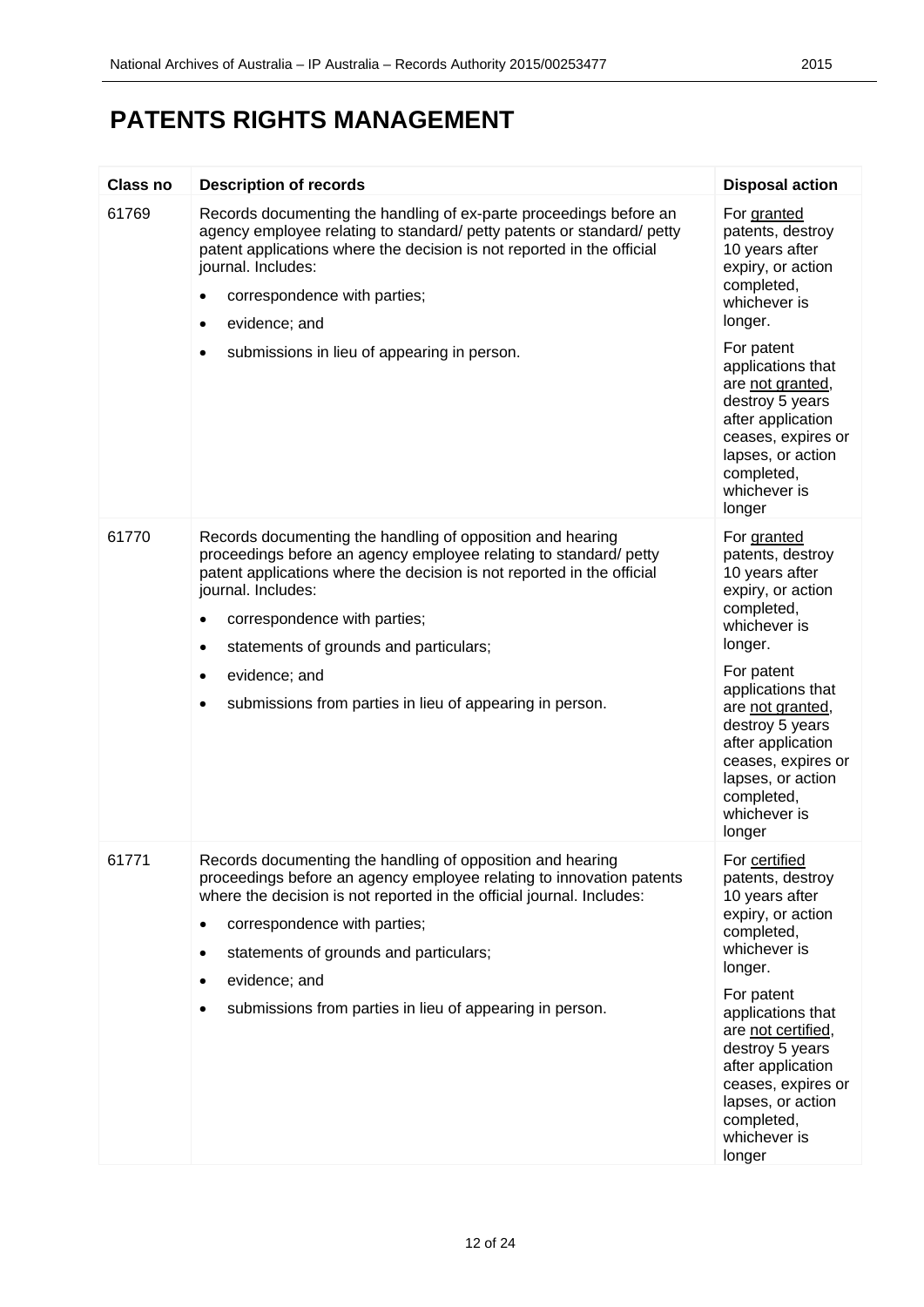| <b>Class no</b> | <b>Description of records</b>                                                                                                                                                                                                                                                                                                                                                                                                                                                       | <b>Disposal action</b>                                                                                                                                                                                                                                                                                          |
|-----------------|-------------------------------------------------------------------------------------------------------------------------------------------------------------------------------------------------------------------------------------------------------------------------------------------------------------------------------------------------------------------------------------------------------------------------------------------------------------------------------------|-----------------------------------------------------------------------------------------------------------------------------------------------------------------------------------------------------------------------------------------------------------------------------------------------------------------|
| 61772           | Records documenting the handling of ex-parte proceedings before an<br>agency employee relating to innovation patents where the decision is not<br>reported in the official journal. Includes:<br>correspondence with parties;<br>٠<br>evidence; and<br>٠<br>submissions in lieu of appearing in person.<br>$\bullet$                                                                                                                                                                | For certified<br>patents, destroy<br>10 years after<br>expiry, or action<br>completed,<br>whichever is<br>longer.<br>For patent<br>applications that<br>are not certified,<br>destroy 5 years<br>after application<br>ceases, expires or<br>lapses, or action<br>completed,<br>whichever is                     |
| 61773           | Records documenting the handling of requests to issue notices to supply<br>documents or issue summonses concerning proceedings before an<br>agency employee relating to innovation patents. Includes:<br>requests to issue notices to produce documents or summonses;<br>$\bullet$<br>correspondence;<br>٠<br>signed and sealed notices;<br>٠<br>requests to extend the time to comply with the notice; and<br>$\bullet$<br>notices contesting the notice to supply documents.<br>٠ | longer<br>For certified<br>patents, destroy<br>10 years after<br>expiry, or action<br>completed,<br>whichever is<br>longer.<br>For patent<br>applications that<br>are not certified,<br>destroy 5 years<br>after application<br>ceases, expires or<br>lapses, or action<br>completed,<br>whichever is<br>longer |
| 61774           | Records documenting the handling of requests for orders for security of<br>costs concerning proceedings before an agency employee relating to<br>innovation patents. Includes:<br>requests for security costs orders;<br>correspondence with parties;<br>orders; and<br>details of compliance with orders.                                                                                                                                                                          | For certified<br>patents, destroy<br>10 years after<br>expiry, or action<br>completed,<br>whichever is<br>longer.<br>For patent<br>applications that<br>are not certified,<br>destroy 5 years<br>after application<br>ceases, expires or<br>lapses, or action<br>completed,<br>whichever is<br>longer           |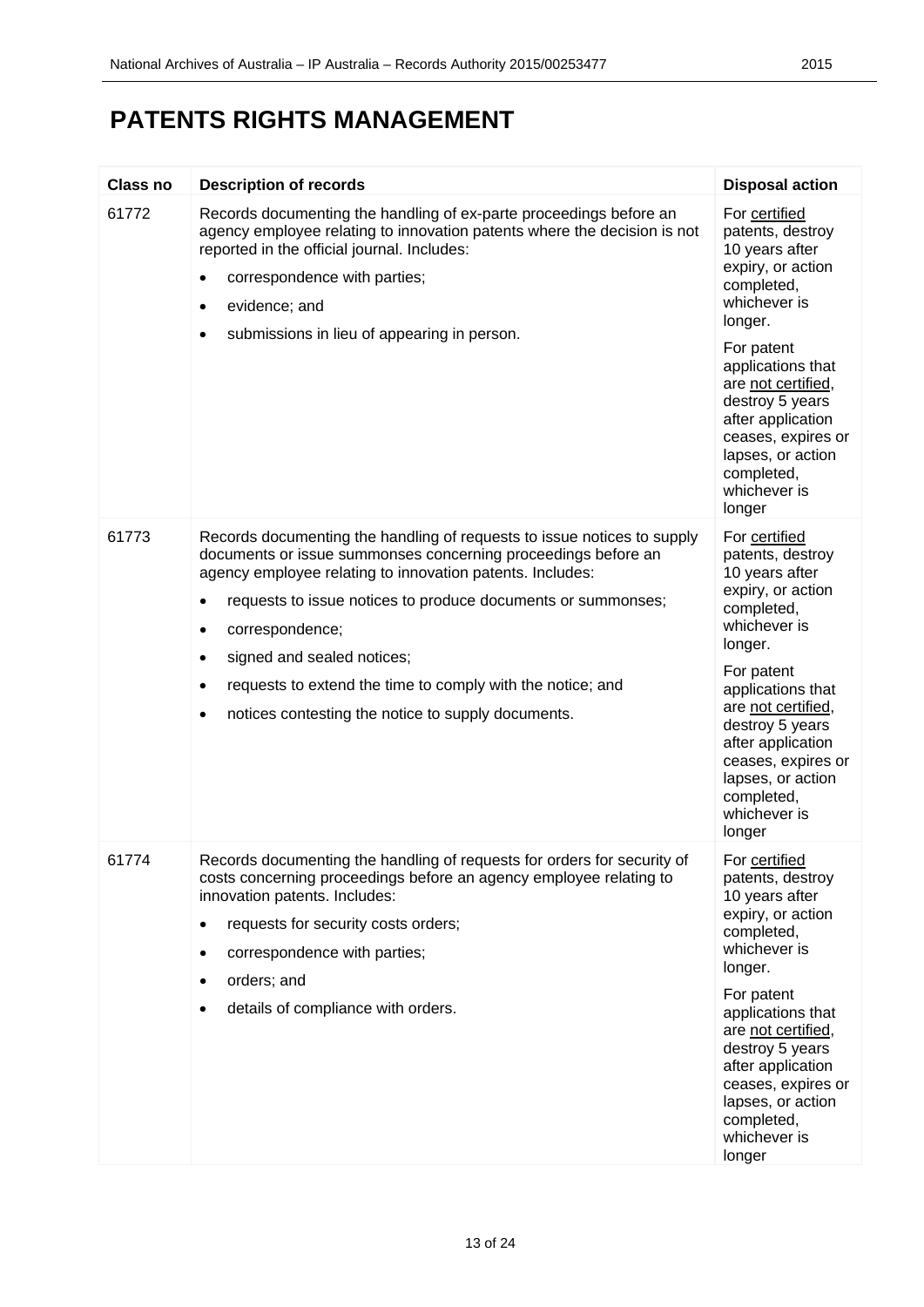| <b>Class no</b> | <b>Description of records</b>                                                                                                                                                                                                                                                                                                                                                                                                                                                                                                                                                  | <b>Disposal action</b>                                                                                                                                                                                                                                                                            |
|-----------------|--------------------------------------------------------------------------------------------------------------------------------------------------------------------------------------------------------------------------------------------------------------------------------------------------------------------------------------------------------------------------------------------------------------------------------------------------------------------------------------------------------------------------------------------------------------------------------|---------------------------------------------------------------------------------------------------------------------------------------------------------------------------------------------------------------------------------------------------------------------------------------------------|
| 61775           | Records documenting the handling of requests for orders for security of<br>costs concerning proceedings before an agency employee relating to<br>standard/ petty patents. Includes:<br>requests for security costs orders;<br>٠<br>correspondence with parties;<br>٠<br>orders; and<br>٠<br>details of compliance with orders.<br>٠                                                                                                                                                                                                                                            | For granted<br>patents, destroy<br>10 years after<br>expiry, or action<br>completed,<br>whichever is<br>longer.<br>For patent<br>applications that<br>are not granted,<br>destroy 5 years<br>after application<br>ceases, expires or<br>lapses, or action<br>completed,<br>whichever is<br>longer |
| 61776           | Records documenting receipt of standard/ petty patents applications that<br>have not resulted in far-reaching social change or technological<br>breakthrough, and are not of significant historical interest. Includes:<br>covering letters;<br>٠<br>patent requests;<br>٠<br>complete specifications;<br>$\bullet$<br>notices of entitlement;<br>$\bullet$<br>requests for examination;<br>$\bullet$<br>priority documents;<br>$\bullet$<br>formalities letters to applicant identifying deficiencies; and<br>$\bullet$<br>applicants responses.<br>٠<br>(Date range 1936 - ) | For granted<br>patents, destroy<br>10 years after<br>expiry, or action<br>completed,<br>whichever is<br>longer.<br>For patent<br>applications that<br>are not granted,<br>destroy 5 years<br>after application<br>ceases, expires or<br>lapses, or action<br>completed,<br>whichever is<br>longer |
| 61777           | Records documenting receipt of provisional patent applications. Includes:<br>covering letters;<br>patent requests; and<br>specifications.                                                                                                                                                                                                                                                                                                                                                                                                                                      | Destroy 10 years<br>after expiry of<br>granted/certified<br>patents,<br>expiry/lapse of<br>patent applications<br>that are not<br>granted/certified,<br>or action<br>completion,<br>whichever is<br>applicable and<br>longer                                                                      |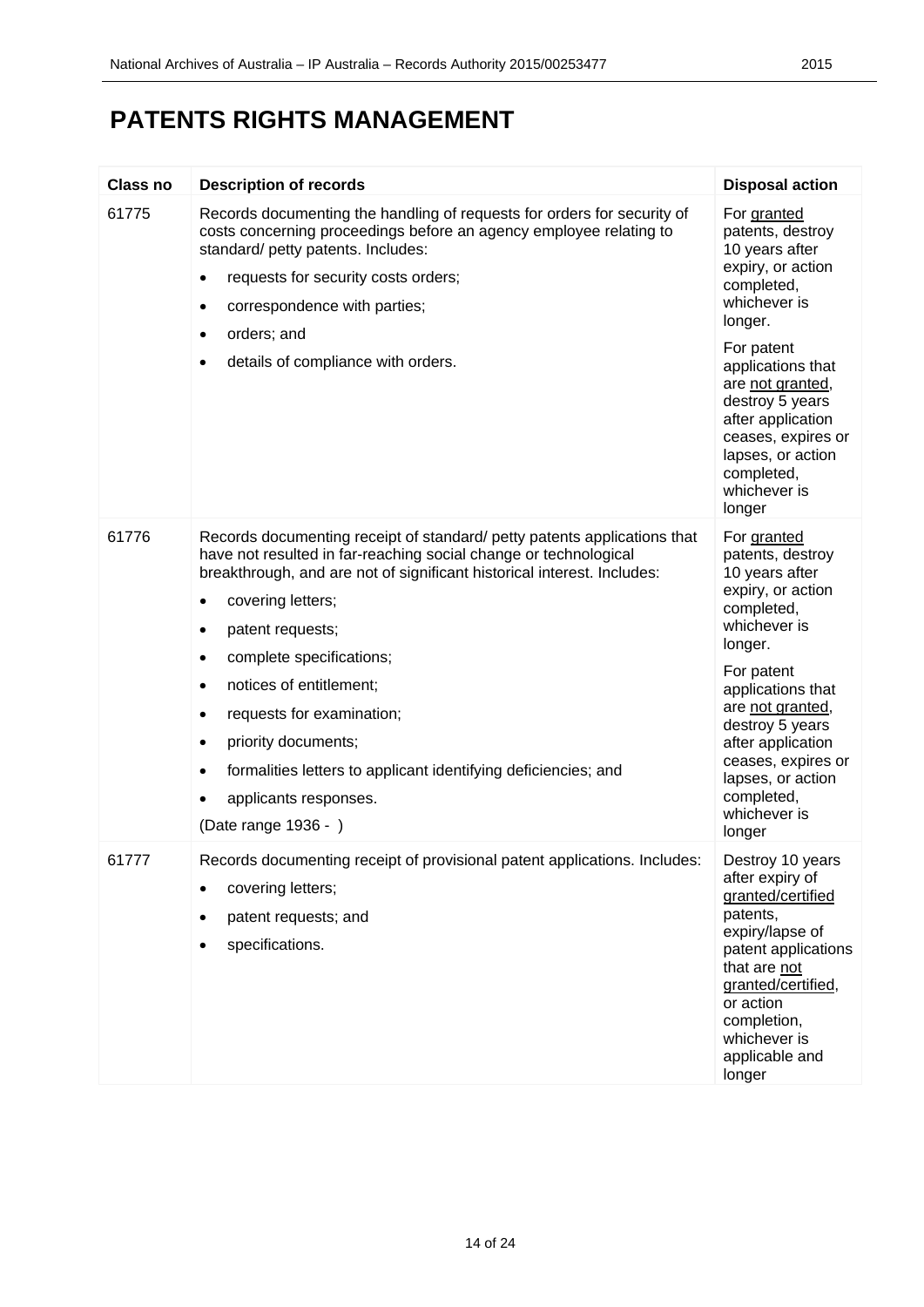| <b>Class no</b> | <b>Description of records</b>                                                                                                                                                                                                                                                                                                                                                                                                                                                                                                                                                                                                           | <b>Disposal action</b>                                                                                                                                                                                                                                                                                |
|-----------------|-----------------------------------------------------------------------------------------------------------------------------------------------------------------------------------------------------------------------------------------------------------------------------------------------------------------------------------------------------------------------------------------------------------------------------------------------------------------------------------------------------------------------------------------------------------------------------------------------------------------------------------------|-------------------------------------------------------------------------------------------------------------------------------------------------------------------------------------------------------------------------------------------------------------------------------------------------------|
| 61778           | Records documenting receipt of innovation patent applications that have<br>not resulted in far-reaching social change or technological breakthrough<br>and are not of significant historical interest. Includes:<br>covering letters;<br>$\bullet$<br>patent requests;<br>$\bullet$<br>descriptions of inventions;<br>$\bullet$<br>claims and drawings;<br>$\bullet$<br>notices of entitlement;<br>$\bullet$<br>requests for examination;<br>$\bullet$<br>priority documents;<br>$\bullet$<br>formalities letters to applicant identifying deficiencies; and<br>$\bullet$<br>applicants response.<br>$\bullet$<br>(Date range: 2001 - ) | For certified<br>patents, destroy<br>10 years after<br>expiry, or action<br>completed,<br>whichever is<br>longer.<br>For patent<br>applications that<br>are not certified,<br>destroy 5 years<br>after application<br>ceases, expires or<br>lapses, or action<br>completed,<br>whichever is<br>longer |
| 61779           | Records documenting the suspension of agency processing of standard/<br>petty patents or standard/ petty patent applications that are open for<br>public inspection. Includes records documenting lapsing or withdrawal of<br>applications and records documenting cessation, revocation, surrender or<br>expiry of patents.                                                                                                                                                                                                                                                                                                            | For granted<br>patents, destroy<br>10 years after<br>expiry, or action<br>completed,<br>whichever is<br>longer.<br>For patent<br>applications that<br>are not granted,<br>destroy 5 years<br>after application<br>ceases, expires or<br>lapses, or action<br>completed,<br>whichever is<br>longer     |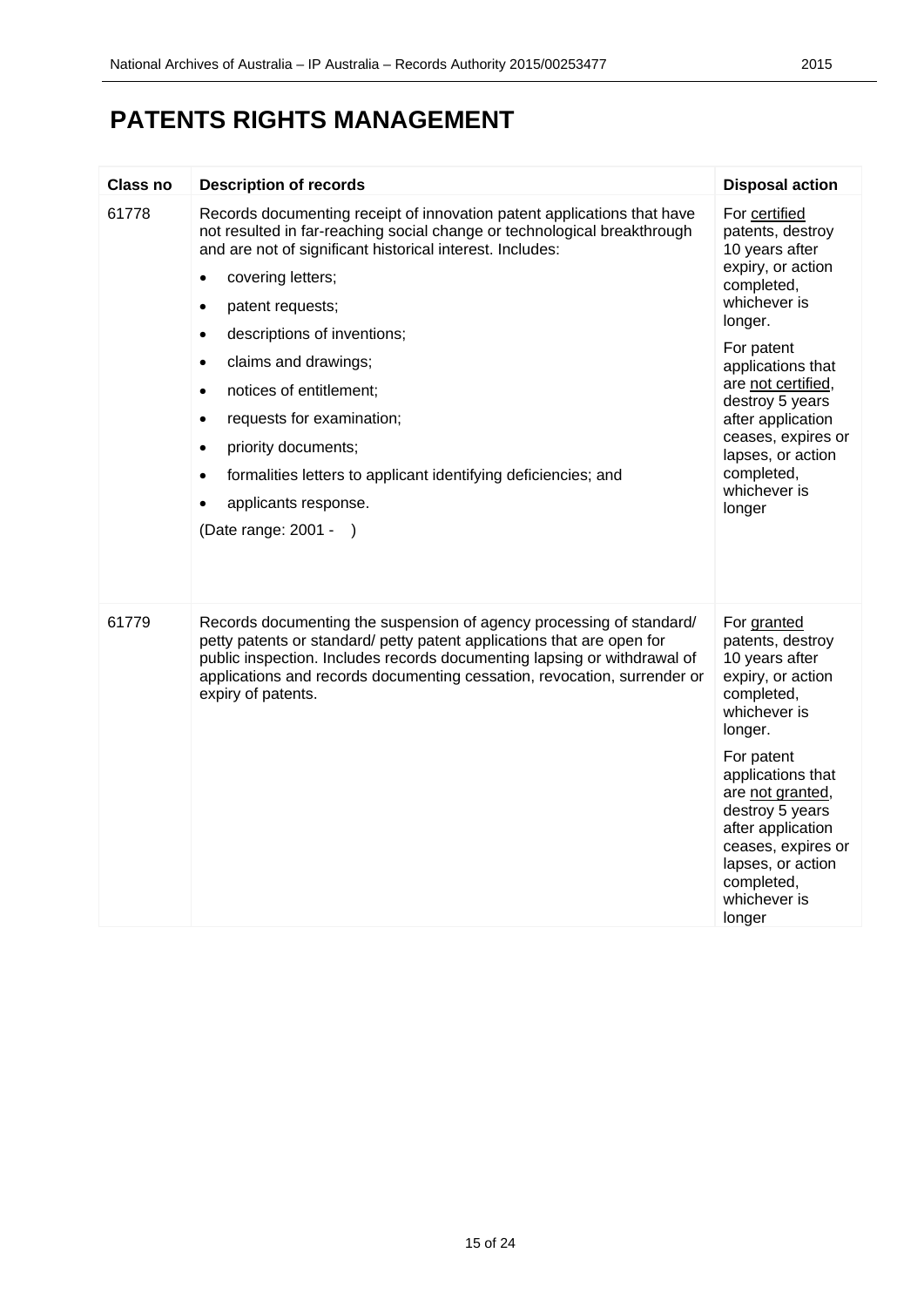| <b>Class no</b> | <b>Description of records</b>                                                                                                                                                                                                                                                                                                                                                              | <b>Disposal action</b>                                                                                                                                                                                                                                                                                |
|-----------------|--------------------------------------------------------------------------------------------------------------------------------------------------------------------------------------------------------------------------------------------------------------------------------------------------------------------------------------------------------------------------------------------|-------------------------------------------------------------------------------------------------------------------------------------------------------------------------------------------------------------------------------------------------------------------------------------------------------|
| 61780           | Records documenting the suspension of agency processing of<br>standard/petty patent applications that are not open for public inspection.<br>Includes records documenting withdrawal or lapsing of applications.                                                                                                                                                                           | For granted<br>patents, destroy<br>10 years after<br>expiry, or action<br>completed,<br>whichever is<br>longer.<br>For patent<br>applications that<br>are not granted,<br>destroy 5 years<br>after application<br>ceases, expires or<br>lapses, or action<br>completed,                               |
|                 |                                                                                                                                                                                                                                                                                                                                                                                            | whichever is<br>longer                                                                                                                                                                                                                                                                                |
| 61781           | Records documenting the suspension of agency processing of innovation<br>patents or innovation patent applications. Includes records documenting<br>lapsing or withdrawal of applications and records documenting cessation,<br>revocation, surrender or expiry of patents.                                                                                                                | For certified<br>patents, destroy<br>10 years after<br>expiry, or action<br>completed,<br>whichever is<br>longer.<br>For patent<br>applications that<br>are not certified,<br>destroy 5 years<br>after application<br>ceases, expires or<br>lapses, or action<br>completed,<br>whichever is<br>longer |
| 61782           | Records documenting prohibition orders for standard/ petty patent<br>applications. Includes:<br>correspondence with government agencies concerning classification<br>of applications;<br>notices advising applicants and attorneys to refrain from publishing or<br>٠<br>divulging information until advice received;<br>advice from government agencies concerning classification of<br>٠ | For granted<br>patents, destroy<br>10 years after<br>expiry, or action<br>completed,<br>whichever is<br>longer.<br>For patent                                                                                                                                                                         |
|                 | applications;<br>directions to prohibit or restrict publication;<br>٠<br>Prohibition Orders; and<br>action sheets.                                                                                                                                                                                                                                                                         | applications that<br>are not granted,<br>destroy 5 years<br>after application<br>ceases, expires or<br>lapses, or action<br>completed,<br>whichever is<br>longer                                                                                                                                      |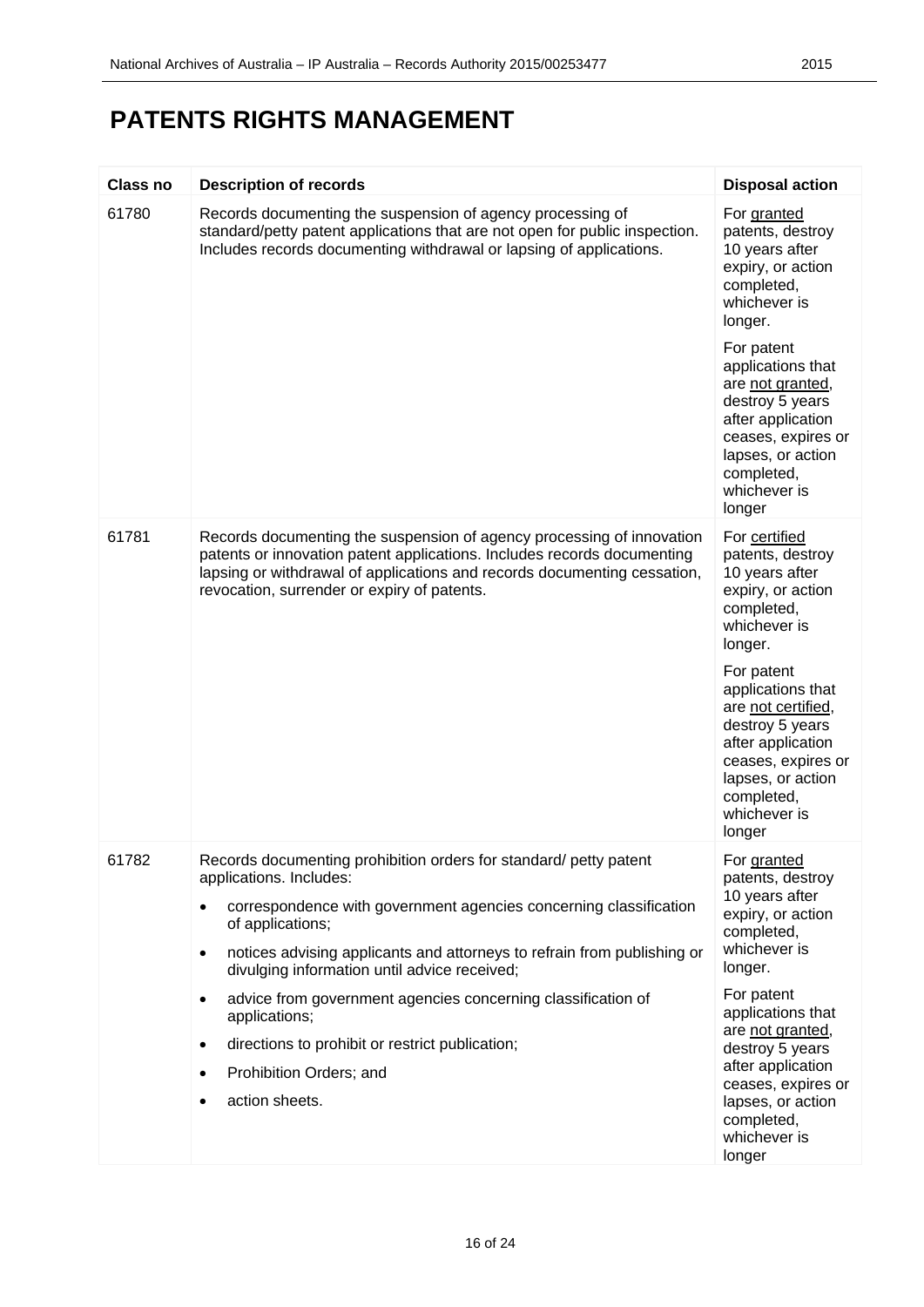| <b>Class no</b> | <b>Description of records</b>                                                                                                                                             | <b>Disposal action</b>                                                                                                                                                           |
|-----------------|---------------------------------------------------------------------------------------------------------------------------------------------------------------------------|----------------------------------------------------------------------------------------------------------------------------------------------------------------------------------|
| 61783           | Records documenting revocation of prohibition orders on standard/petty<br>patent applications. Includes de-classification notices and signed<br>revocation orders.        | For granted<br>patents, destroy<br>10 years after<br>expiry, or action<br>completed,<br>whichever is<br>longer.<br>For patent<br>applications that<br>are not granted,           |
|                 |                                                                                                                                                                           | destroy 5 years<br>after application<br>ceases, expires or<br>lapses, or action<br>completed,<br>whichever is<br>longer                                                          |
| 61784           | Records documenting issue of prohibition orders for innovation patent<br>applications. Includes:                                                                          | For certified<br>patents, destroy                                                                                                                                                |
|                 | correspondence with government agencies concerning classification<br>٠<br>of applications;                                                                                | 10 years after<br>expiry, or action<br>completed,                                                                                                                                |
|                 | notices advising applicants and attorneys to refrain from publishing or<br>٠<br>divulging information until advice received;                                              | whichever is<br>longer.<br>For patent<br>applications that<br>are not certified,<br>destroy 5 years<br>after application                                                         |
|                 | advice from government agencies concerning classification of<br>$\bullet$<br>applications;                                                                                |                                                                                                                                                                                  |
|                 | directions to prohibit or restrict publication;<br>٠<br>Prohibition Orders; and<br>٠                                                                                      |                                                                                                                                                                                  |
|                 | action sheets.                                                                                                                                                            | ceases, expires or<br>lapses, or action                                                                                                                                          |
|                 | For lapsing innovation patent applications, use PATENT RIGHTS<br><b>MANAGEMENT - Process Suspension.</b>                                                                  | completed,<br>whichever is<br>longer                                                                                                                                             |
| 61785           | Records documenting revocation of prohibition orders on innovation<br>patent applications. Includes de-classification innovation notices and<br>signed revocation orders. | For certified<br>patents, destroy<br>10 years after<br>expiry, or action<br>completed,<br>whichever is<br>longer.                                                                |
|                 |                                                                                                                                                                           | For patent<br>applications that<br>are not certified,<br>destroy 5 years<br>after application<br>ceases, expires or<br>lapses, or action<br>completed,<br>whichever is<br>longer |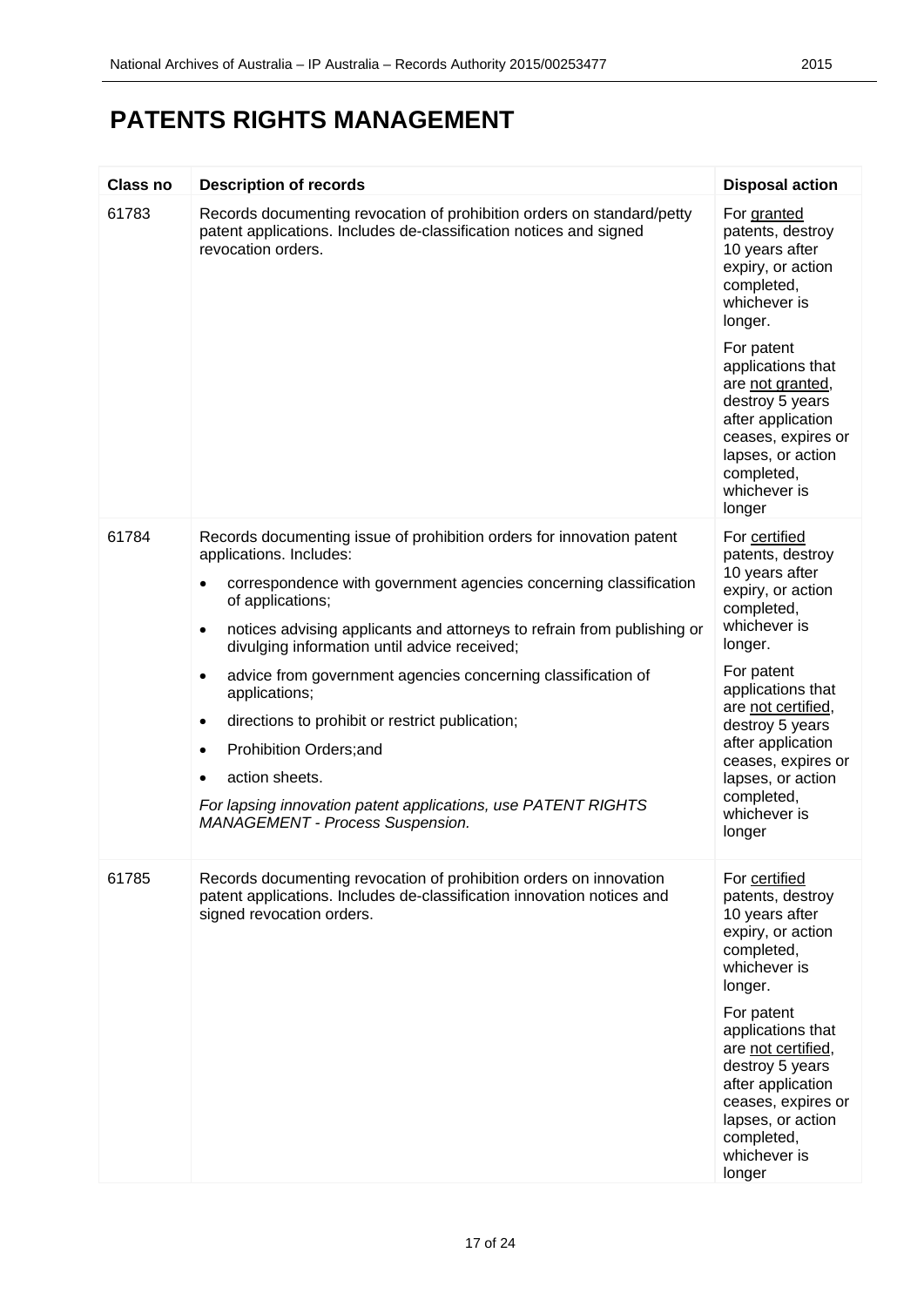| Class no | <b>Description of records</b>                                                                                                                                                                                                                                                                                                                 | <b>Disposal action</b>                                                                                                                                                                                                                                                                                |
|----------|-----------------------------------------------------------------------------------------------------------------------------------------------------------------------------------------------------------------------------------------------------------------------------------------------------------------------------------------------|-------------------------------------------------------------------------------------------------------------------------------------------------------------------------------------------------------------------------------------------------------------------------------------------------------|
| 61786    | Records documenting the handling of requests received from people to<br>modify details of standard/petty patents entered on the register of<br>patents. Includes:<br>requests to renew standard/petty patents;<br>$\bullet$<br>requests to modify details entered on the register; and<br>$\bullet$<br>requests to record claims of interest. | For granted<br>patents, destroy<br>10 years after<br>expiry, or action<br>completed,<br>whichever is<br>longer.<br>For patent<br>applications that<br>are not granted,<br>destroy 5 years<br>after application<br>ceases, expires or<br>lapses, or action<br>completed,<br>whichever is<br>longer     |
| 61787    | Records documenting the handling of requests received from people to<br>modify details of innovation patents entered on the register of patents.<br>Includes:<br>requests to renew innovation patents;<br>$\bullet$<br>requests to modify details entered on the register; and<br>$\bullet$<br>requests to record claims of interest.<br>٠    | For certified<br>patents, destroy<br>10 years after<br>expiry, or action<br>completed,<br>whichever is<br>longer.<br>For patent<br>applications that<br>are not certified,<br>destroy 5 years<br>after application<br>ceases, expires or<br>lapses, or action<br>completed,<br>whichever is<br>longer |
| 61788    | Records documenting the development of reports on problematic<br>standard/ petty patent cases. Includes:<br>requests for reports;<br>$\bullet$<br>working papers application; and<br>$\bullet$<br>final reports.                                                                                                                              | For granted<br>patents, destroy<br>10 years after<br>expiry, or action<br>completed,<br>whichever is<br>longer.<br>For patent<br>applications that<br>are not granted,<br>destroy 5 years<br>after application<br>ceases, expires or<br>lapses, or action<br>completed,<br>whichever is<br>longer     |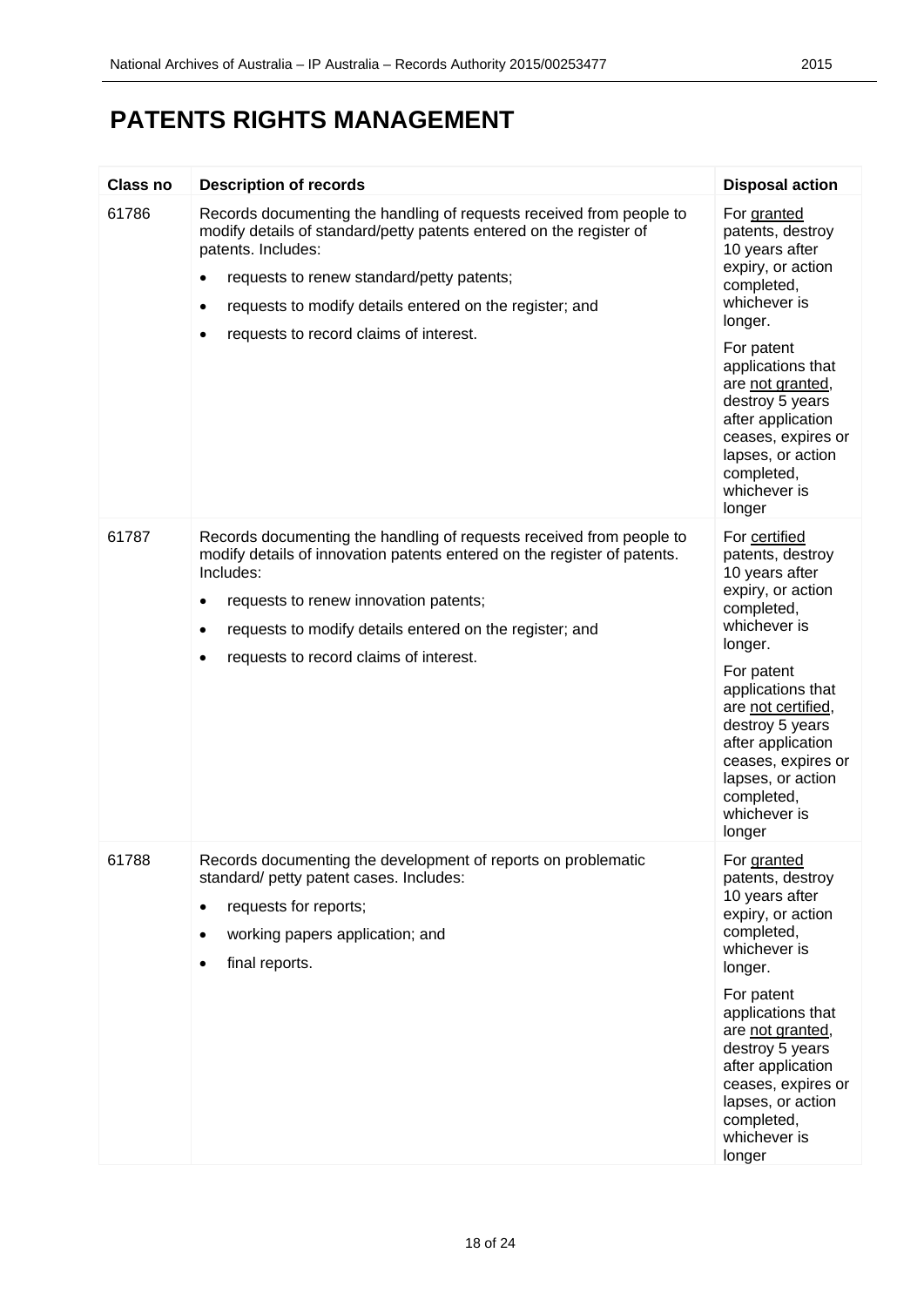| <b>Class no</b> | <b>Description of records</b>                                                                                                                                                                                                                                                                       | <b>Disposal action</b>                                                                                                                                                                                                                                                                                |
|-----------------|-----------------------------------------------------------------------------------------------------------------------------------------------------------------------------------------------------------------------------------------------------------------------------------------------------|-------------------------------------------------------------------------------------------------------------------------------------------------------------------------------------------------------------------------------------------------------------------------------------------------------|
| 61789           | Records documenting the development of reports on problematic<br>innovation patent cases. Includes:<br>requests for the report;<br>$\bullet$<br>working papers; and<br>٠<br>final reports.                                                                                                          | For certified<br>patents, destroy<br>10 years after<br>expiry, or action<br>completed,<br>whichever is<br>longer.<br>For patent<br>applications that<br>are not certified,<br>destroy 5 years<br>after application<br>ceases, expires or<br>lapses, or action<br>completed,<br>whichever is<br>longer |
| 61790           | Records documenting the sealing of standard/petty patents and issuing<br>duplicate sealed standard/petty patents that have not resulted in far-<br>reaching social change or technological breakthrough, and are not of<br>significant historical interest.<br>(Date range: 1936 -<br>$\rightarrow$ | Destroy 10 years<br>after expiry of<br>patents, or action<br>completion,<br>whichever is<br>longer                                                                                                                                                                                                    |
| 61791           | Records documenting the sealing of innovation patents and issuing a duplicate<br>sealed innovation patents that have not resulted in far-reaching social change or<br>technological breakthrough and are not of significant historical interest.<br>(Date range: 2001 -<br>$\rightarrow$            | Destroy 10 years<br>after expiry of<br>patents, or action<br>completion,<br>whichever is longer                                                                                                                                                                                                       |
| 61792           | Records documenting the handling of search processes for<br>standard/petty patent applications, excluding working papers. Includes:<br>search strategies;<br>search results;<br>cited documents; and<br>search reports.                                                                             | For granted<br>patents, destroy<br>10 years after<br>expiry, or action<br>completed,<br>whichever is<br>longer.<br>For patent<br>applications that<br>are not granted,<br>destroy 5 years<br>after application<br>ceases, expires or<br>lapses, or action<br>completed,<br>whichever is<br>longer     |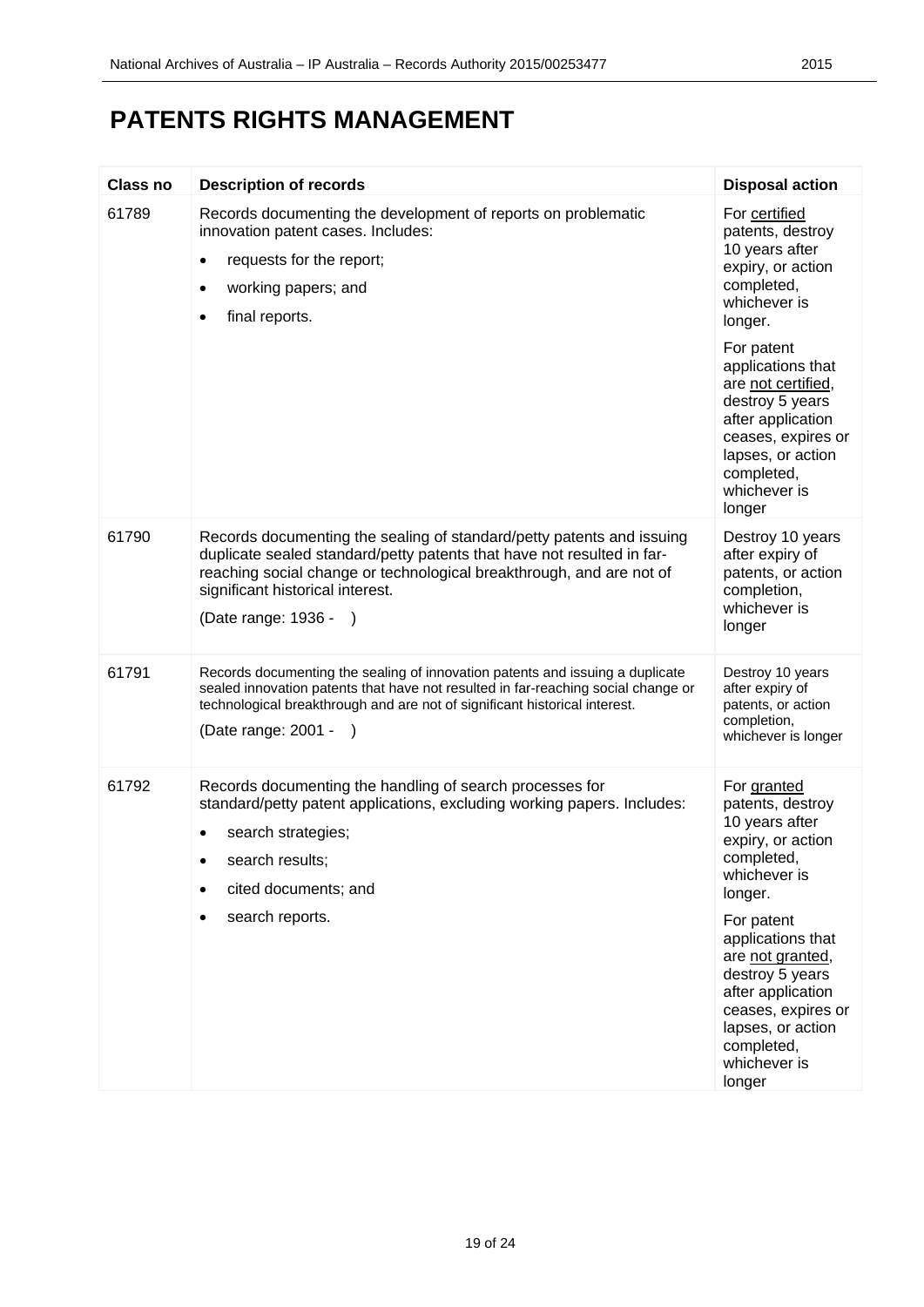| Class no | <b>Description of records</b>                                                                                                                                                        | <b>Disposal action</b>                                                                                                                                                           |
|----------|--------------------------------------------------------------------------------------------------------------------------------------------------------------------------------------|----------------------------------------------------------------------------------------------------------------------------------------------------------------------------------|
| 61793    | Records documenting the handling of search processes for innovation<br>patents, excluding working papers. Includes:<br>search strategies;<br>search results;<br>cited documents; and | For certified<br>patents, destroy<br>10 years after<br>expiry, or action<br>completed,<br>whichever is<br>longer.                                                                |
|          | search reports.<br>٠                                                                                                                                                                 | For patent<br>applications that<br>are not certified,<br>destroy 5 years<br>after application<br>ceases, expires or<br>lapses, or action<br>completed,<br>whichever is<br>longer |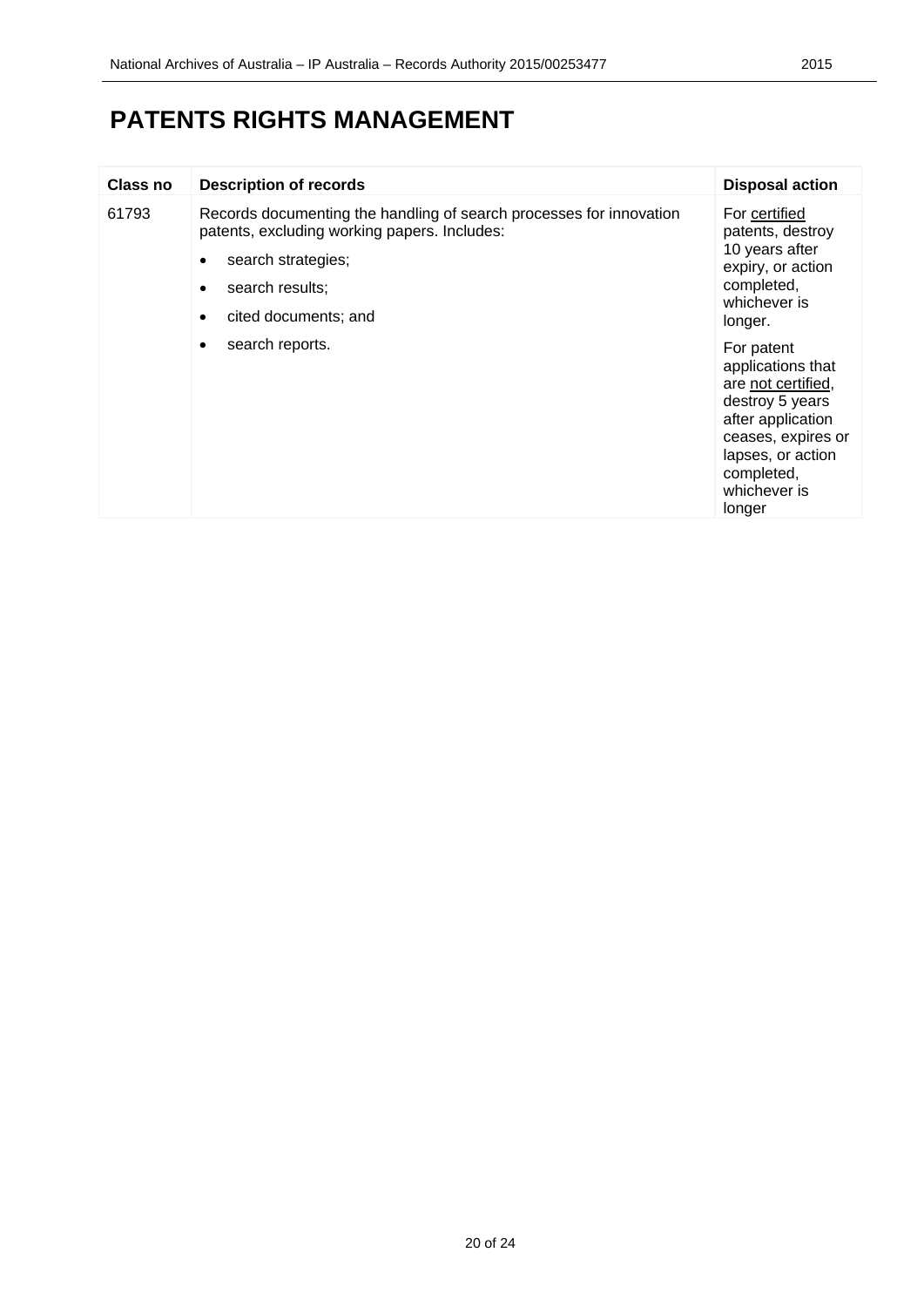#### **TRADE MARK RIGHTS MANAGEMENT**

The function of processing applications for the registration of trade marks. Includes considering and deciding disputed matters relating to the granting or refusal of trade mark rights; maintaining the Register of Trade Marks; providing advice on application of the trade marks legislation, World Intellectual Property Organization matters pertaining to trade marks, and on other international and bilateral trade mark matters.

Records Authority 20014/00068493 includes records classes associated with the following activities for TRADE MARK RIGHTS MANAGEMENT: Appeals (decisions); Awarding Costs; Hearings; Initial Processing; Register Maintenance; Reporting and Rights Granting.

This Authority supersedes classes 8018, 8019, 8020, 8027, 8035, 8036, 8037, 8044, 8055, 8058, 8059 and 8068 relating to Trade Marks Rights Management in Records Authority 2004/00068493.These classes cannot be used after the date of issue of this Authority.

#### *Cross references to AFDA Express Records Authority*

*For responses to ministerial and responses to questions raised in Parliament about trade mark rights and trade mark issues, use GOVERNMENT RELATIONS* 

*For processing fees, use FINANCIAL MANAGEMENT* 

*For publishing official journal notices, use PUBLICATION* 

*For engagement of legal service providers, use LEGAL SERVICES*

#### *Cross references to other records authorities*

*For the implementation of marketing and education strategies and programs to raise awareness about trade mark rights and trade mark issues, use INTELLECTUAL PROPERTY AWARENESS.* 

*For trade mark policy development, including legislative development and international and regional activities to influence the development of the international trade marks system, use INTELLECTUAL PROPERTY DEVELOPMENT.*

| Class no | <b>Description of records</b>                                                                                                                                                                                                                                                                                                                                                                                                                                                              | <b>Disposal</b><br>action                                                                                   |
|----------|--------------------------------------------------------------------------------------------------------------------------------------------------------------------------------------------------------------------------------------------------------------------------------------------------------------------------------------------------------------------------------------------------------------------------------------------------------------------------------------------|-------------------------------------------------------------------------------------------------------------|
| 61794    | Records documenting agency involvement in proceedings concerning<br>registered trade marks or protected international registrations before a court<br>or tribunal (including appeals of decisions of agency employees). Includes:<br>notices of appeal;<br>notices of applications;<br>correspondence with legal service providers;<br>correspondence with parties to the proceedings; and<br>court orders or tribunal decisions.                                                          | Destroy 10<br>years after<br>registration<br>expires, or<br>action<br>completion,<br>whichever is<br>longer |
| 61795    | Records documenting agency referral to a court of applications to remove<br>registered trade marks from the register or applications to remove protected<br>international trade marks from the record of international registrations for non-<br>use. Includes:<br>notices to parties that the Registrar intends to refer non-use applications<br>to a court:<br>correspondence with the court;<br>court orders; and<br>notices advising the international bureau of the court's decision. | Destroy 10<br>years after<br>registration<br>expires, or<br>action<br>completion,<br>whichever is<br>longer |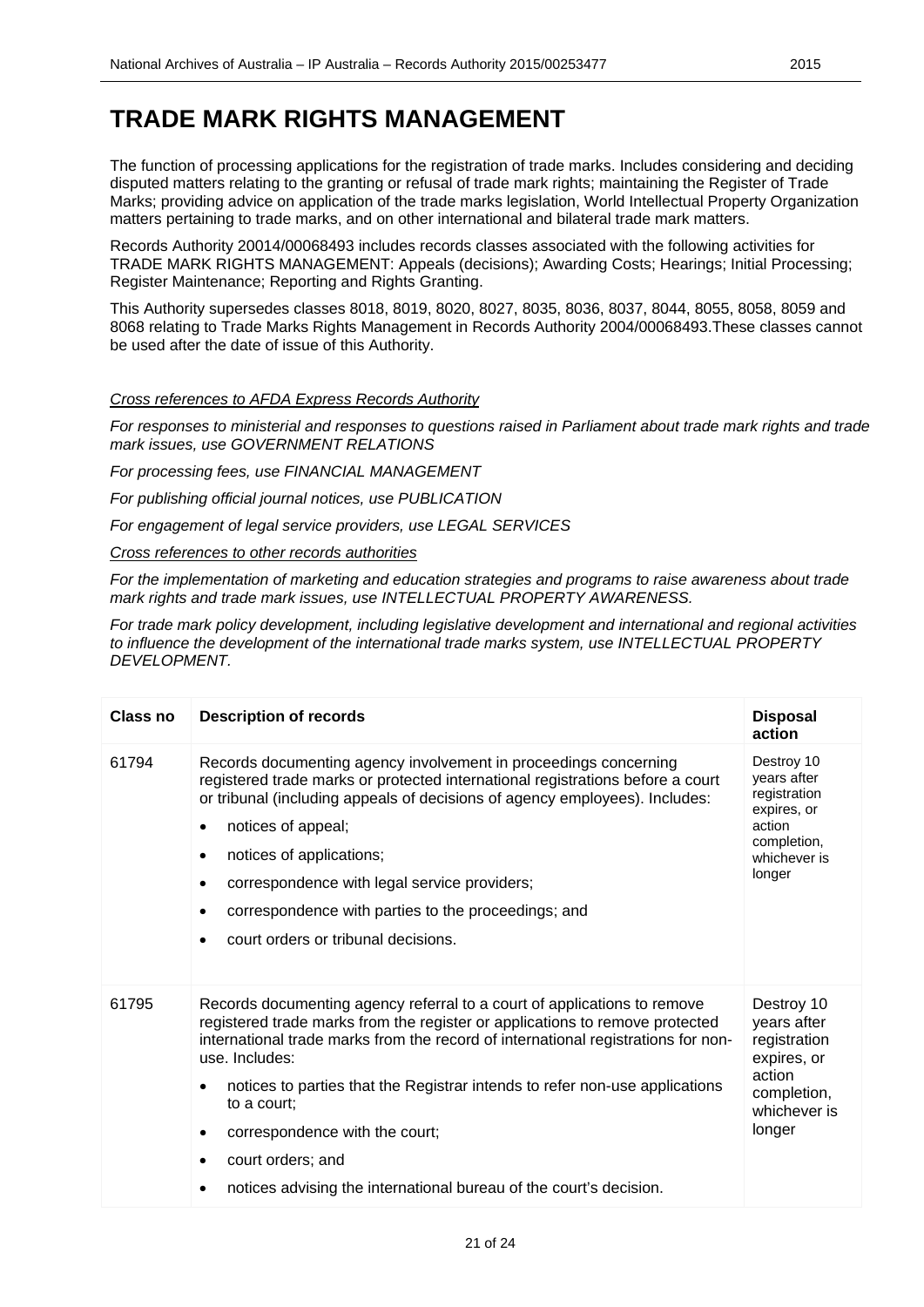| Class no | <b>Description of records</b>                                                                                                                                                                                                                                                                                                                                                                               | <b>Disposal</b><br>action                                                                                   |
|----------|-------------------------------------------------------------------------------------------------------------------------------------------------------------------------------------------------------------------------------------------------------------------------------------------------------------------------------------------------------------------------------------------------------------|-------------------------------------------------------------------------------------------------------------|
| 61796    | Court orders concerning registered trade marks or protected international<br>registrations where the agency is not a party to proceedings. Includes notices<br>advising the international bureau of the court's decisions.                                                                                                                                                                                  | Destroy 10<br>years after<br>registration<br>expires, or<br>action<br>completion,<br>whichever is<br>longer |
| 61797    | Records documenting claims for costs of proceedings relating to registered<br>trade marks or protected international trade marks. Includes:<br>requests for costs;<br>$\bullet$<br>correspondence with parties;<br>$\bullet$<br>review cost decisions;<br>$\bullet$<br>submissions concerning the proposed claims for costs; and<br>٠<br>claims for costs certificates.<br>$\bullet$                        | Destroy 10<br>years after<br>registration<br>expires, or<br>action<br>completion,<br>whichever is<br>longer |
| 61798    | Records documenting the handling of opposed applications to remove<br>registered trade marks from the register or applications to remove protected<br>international trade marks from the record of international registrations for non-<br>use. Includes:<br>notices of opposition;<br>$\bullet$<br>correspondence;<br>٠<br>evidence;<br>decisions of the matter on the written record; and<br>submissions. | Destroy 10<br>years after<br>registration<br>expires, or<br>action<br>completion,<br>whichever is<br>longer |
| 61799    | Records documenting orders for security of costs relating to registered trade<br>marks or protected international trade marks. Includes:<br>requests for security of costs orders;<br>correspondence with parties;<br>٠<br>orders for security of costs; and<br>details of compliance with orders.                                                                                                          | Destroy 10<br>years after<br>registration<br>expires, or<br>action<br>completion,<br>whichever is<br>longer |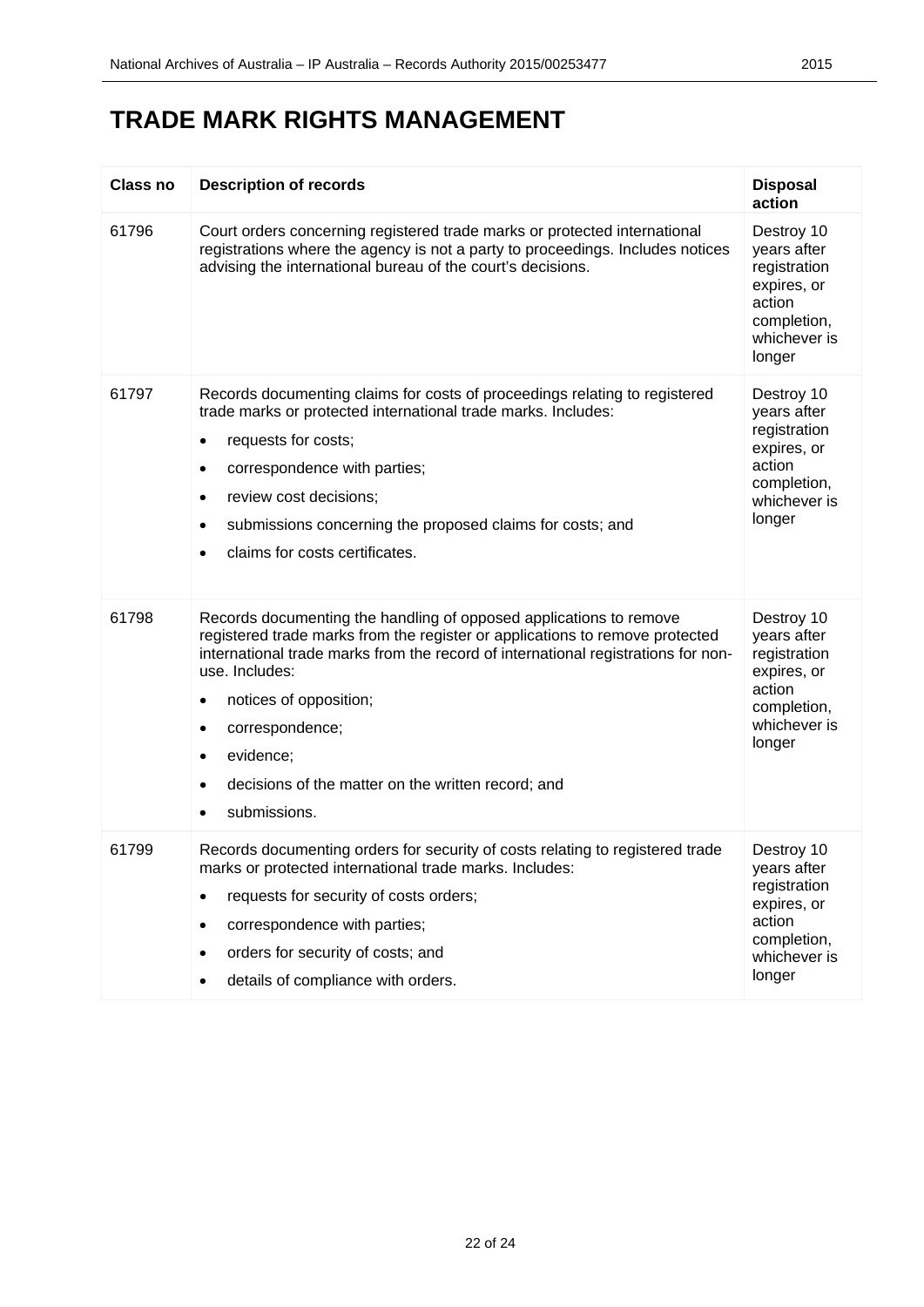#### **TRADE MARK RIGHTS MANAGEMENT**

| <b>Class no</b> | <b>Description of records</b>                                                                                                                                                                                                                                                                                                                                                                                                                                                                                                    | <b>Disposal</b><br>action                                                                                   |
|-----------------|----------------------------------------------------------------------------------------------------------------------------------------------------------------------------------------------------------------------------------------------------------------------------------------------------------------------------------------------------------------------------------------------------------------------------------------------------------------------------------------------------------------------------------|-------------------------------------------------------------------------------------------------------------|
| 61800           | Records documenting requests to issue notices to supply documents or issue<br>summonses concerning proceedings relating to registered trade marks or<br>protected international trade marks. Includes:<br>requests for notices to produce documents or issue summonses;<br>$\bullet$<br>correspondence;<br>$\bullet$<br>signed and sealed notices;<br>$\bullet$<br>requests to extend the time to comply with notices; and<br>$\bullet$<br>notices contesting the notice to supply documents.<br>٠                               | Destroy 10<br>years after<br>registration<br>expires, or<br>action<br>completion,<br>whichever is<br>longer |
| 61801           | Records documenting receipt of applications for international trade marks<br>based on Australian registered trade marks or Australian trade mark<br>applications that proceed to registration. Includes:<br>international trade mark applications;<br>$\bullet$<br>formalities letters to applicants identifying deficiencies;<br>$\bullet$<br>applicants responses; and<br>$\bullet$<br>notices transmitting certified international trade mark applications to the<br>$\bullet$<br>international bureau.                       | Destroy 10<br>years after<br>registration<br>expires, or<br>action<br>completion,<br>whichever is<br>longer |
| 61802           | Records documenting the suspension of agency processing of registered<br>trade marks or protected international trade marks. Includes:<br>requests to cancel registered trade marks;<br>$\bullet$<br>applications to remove trade marks from the register for non-use;<br>$\bullet$<br>notifications from the international bureau of non-renewal of international<br>$\bullet$<br>trade marks; and<br>advice of final decisions to the international bureau to cease protection of<br>٠<br>protected international trade marks. | Destroy 10<br>years after<br>registration<br>expires, or<br>action<br>completion,<br>whichever is<br>longer |
| 61803           | Records documenting the handling of court orders or requests received from<br>people to modify details of trade marks entered on the register of trade marks<br>or protected international trade marks entered on the record of international<br>registrations. Includes:<br>renewal requests;<br>$\bullet$<br>requests to modify details entered in the register;<br>$\bullet$<br>requests to record claims of interest; and<br>court orders.                                                                                   | Destroy 10<br>years after<br>registration<br>expires, or<br>action<br>completion,<br>whichever is<br>longer |